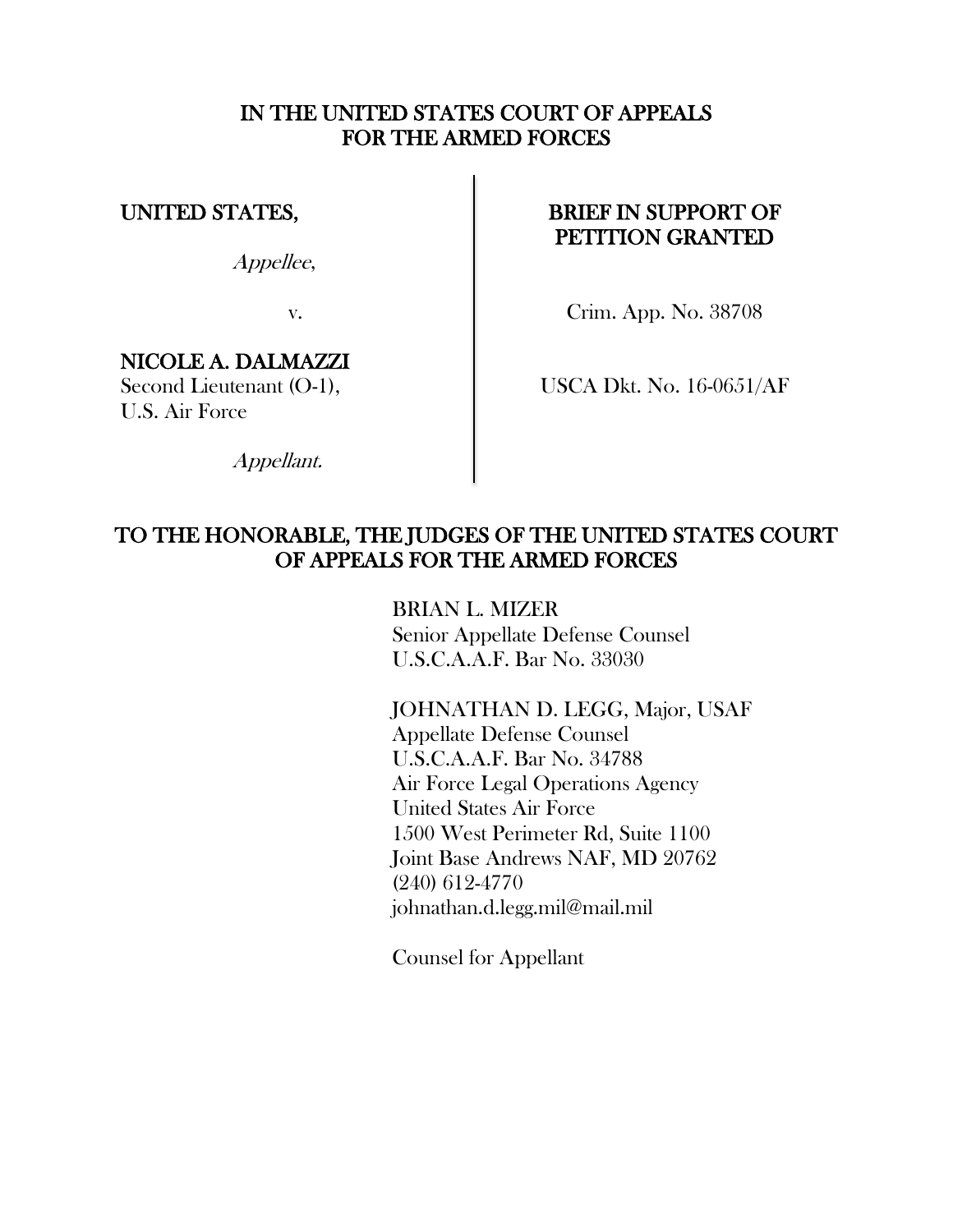|--|

| I.  | LEGISLATIVE HISTORY OF THE UNITED STATES COURT                                                                                                                                                                                                                  |
|-----|-----------------------------------------------------------------------------------------------------------------------------------------------------------------------------------------------------------------------------------------------------------------|
|     | A. Under the 2006 Military Commissions Act, the CMCR was<br>Structurally the Statutory Equivalent to the Courts of Criminal                                                                                                                                     |
|     | B. Under the 2009 MCA, Congress Abolished the CMCR and<br>Created the USCMCR, an Article I Court of Record,                                                                                                                                                     |
| II. | UNITED STATES COURT OF MILITARY COMMISSION<br>REVIEW JUDGE, MARTIN T. MITCHELL, IS NOT<br>STATUTORILY AUTHORIZED TO SIT ON THE AIR                                                                                                                              |
|     | A. Judge Mitchell Terminated His Military Commission Upon                                                                                                                                                                                                       |
|     | B. Even if Judge Mitchell Retained His Military Commission upon<br>Accepting His Current Office, the UCMJ Does Not Authorize<br>the Judge Advocate General to Assign Judges of the United<br><b>States Court of Military Commission Review to the Air Force</b> |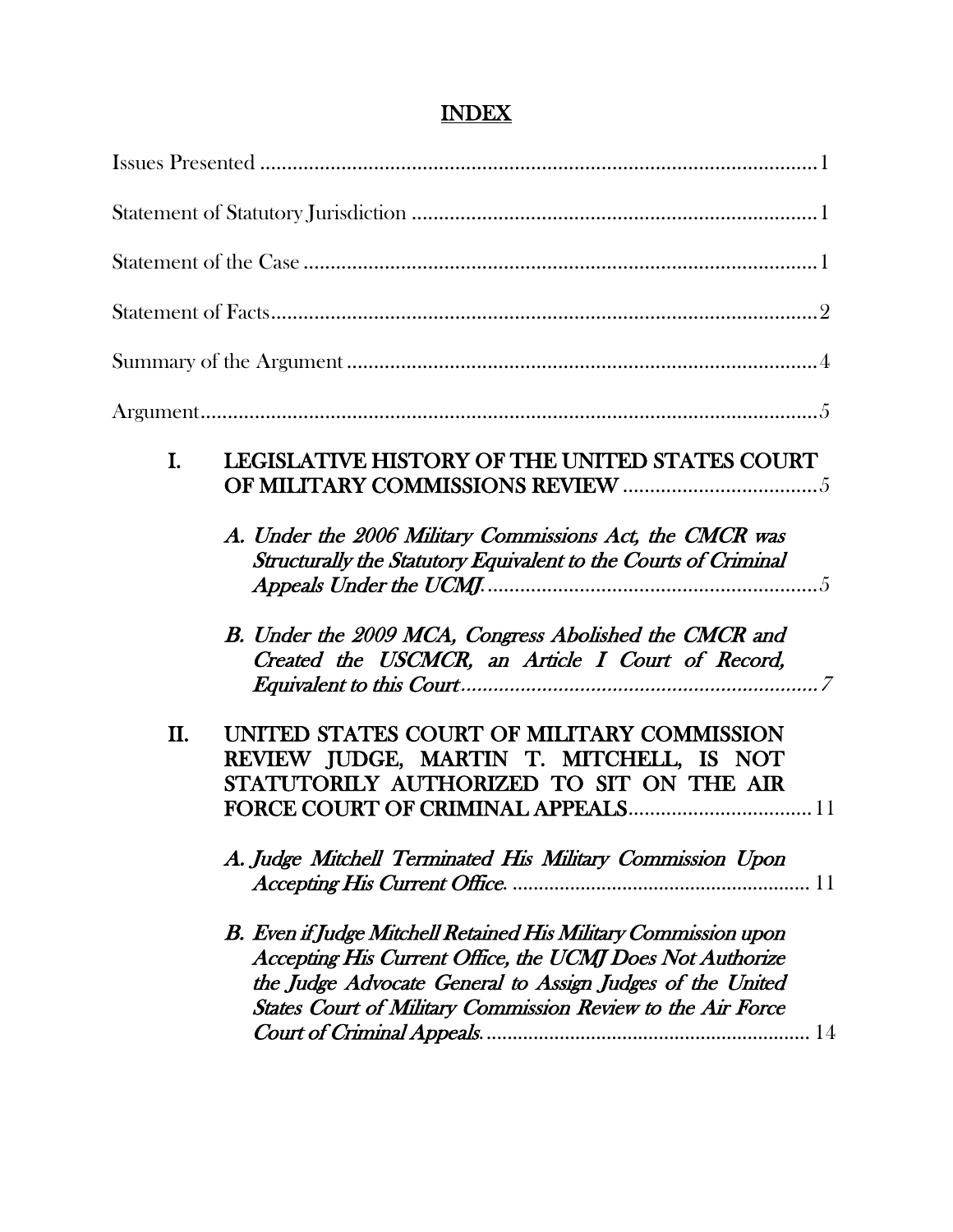| EVEN IF USCMCR JUDGE MITCHELL IS STATUTORILY                                                                                |
|-----------------------------------------------------------------------------------------------------------------------------|
| AUTHORIZED TO BE ASSIGNED TO THE AIR FORCE                                                                                  |
| COURT OF CRIMINAL APPEALS, HIS SERVICE ON                                                                                   |
| BOTH COURTS VIOLATES THE APPOINTMENTS                                                                                       |
| <b>CLAUSE GIVEN HIS NEWLY ATTAINED STATUS AS A</b>                                                                          |
| 18                                                                                                                          |
| A. Congress Intended to Establish the USCMCR as an                                                                          |
| B. Assigning a Principal Officer Appointed to an Independent<br>Article I Court to a Court of Criminal Appeals Comprised of |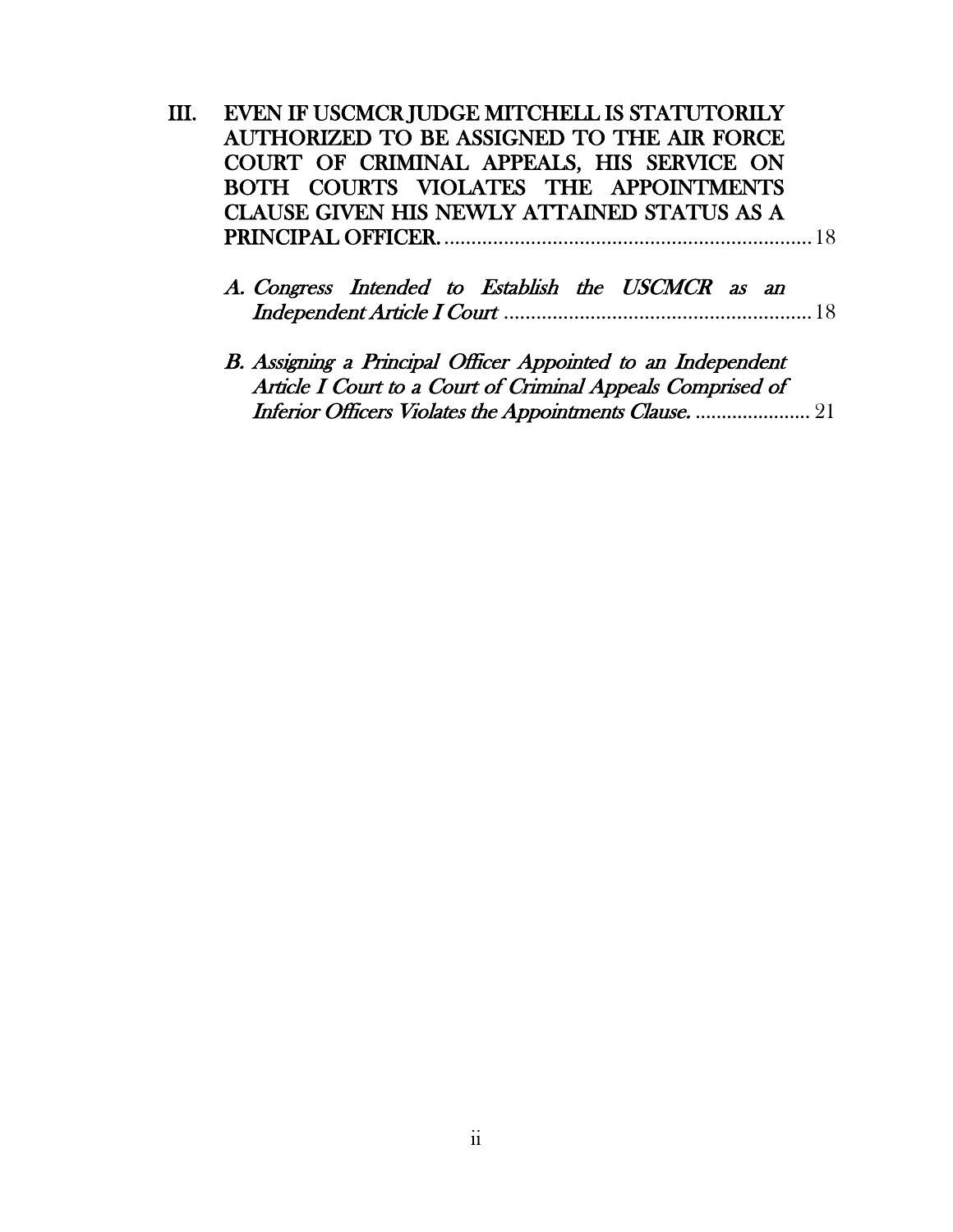# TABLE OF AUTHORITIES

| Page(s)                                                                          |
|----------------------------------------------------------------------------------|
| <b>CASES</b>                                                                     |
|                                                                                  |
|                                                                                  |
|                                                                                  |
| <i>Free Ent. Fund v. Pub. Co. Acctg. Oversight Bd.</i> , 130 S.Ct. 3138 (2010)19 |
|                                                                                  |
|                                                                                  |
| Humphrey's Executor v. United States, 295 U.S. 602 (1935)  19, 20                |
| Intercollegiate Broadcasting Sys., Inc. v. Copyright Royalty Bd.,                |
|                                                                                  |
|                                                                                  |
|                                                                                  |
|                                                                                  |
|                                                                                  |
|                                                                                  |
|                                                                                  |
|                                                                                  |
|                                                                                  |
|                                                                                  |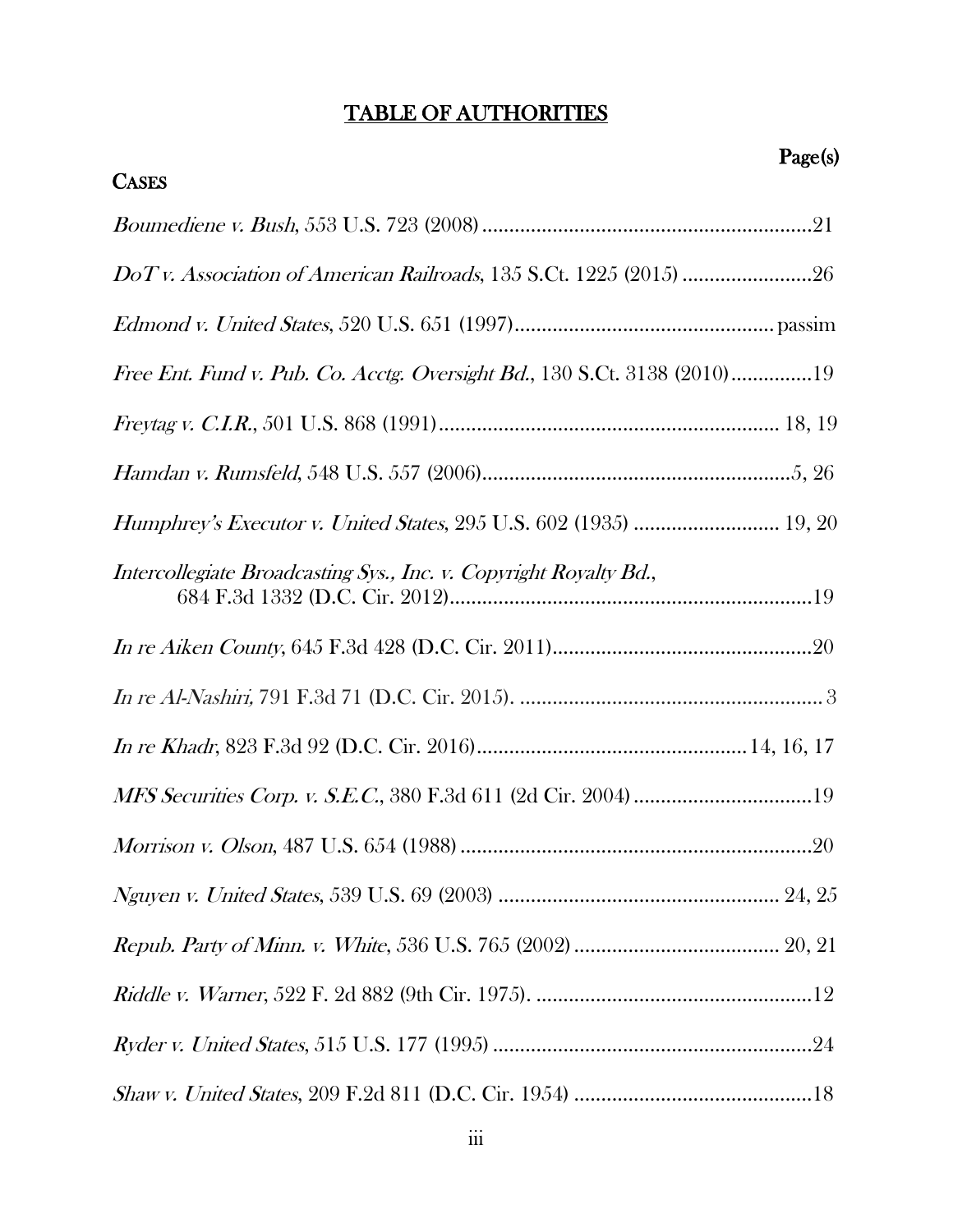| Soundexchange, Inc. v. Librarian of Congress,                           |
|-------------------------------------------------------------------------|
|                                                                         |
|                                                                         |
| United States v. Al-Nashiri, 62 F. Supp. 3d 1305 (U.S.C.M.C.R. 2014) 27 |
| United States v. Al-Nashiri, Case No. 14-001                            |
|                                                                         |
|                                                                         |
|                                                                         |
|                                                                         |
|                                                                         |
|                                                                         |
|                                                                         |

# STATUTES, RULES, AND CONSTITIONAL PROVISIONS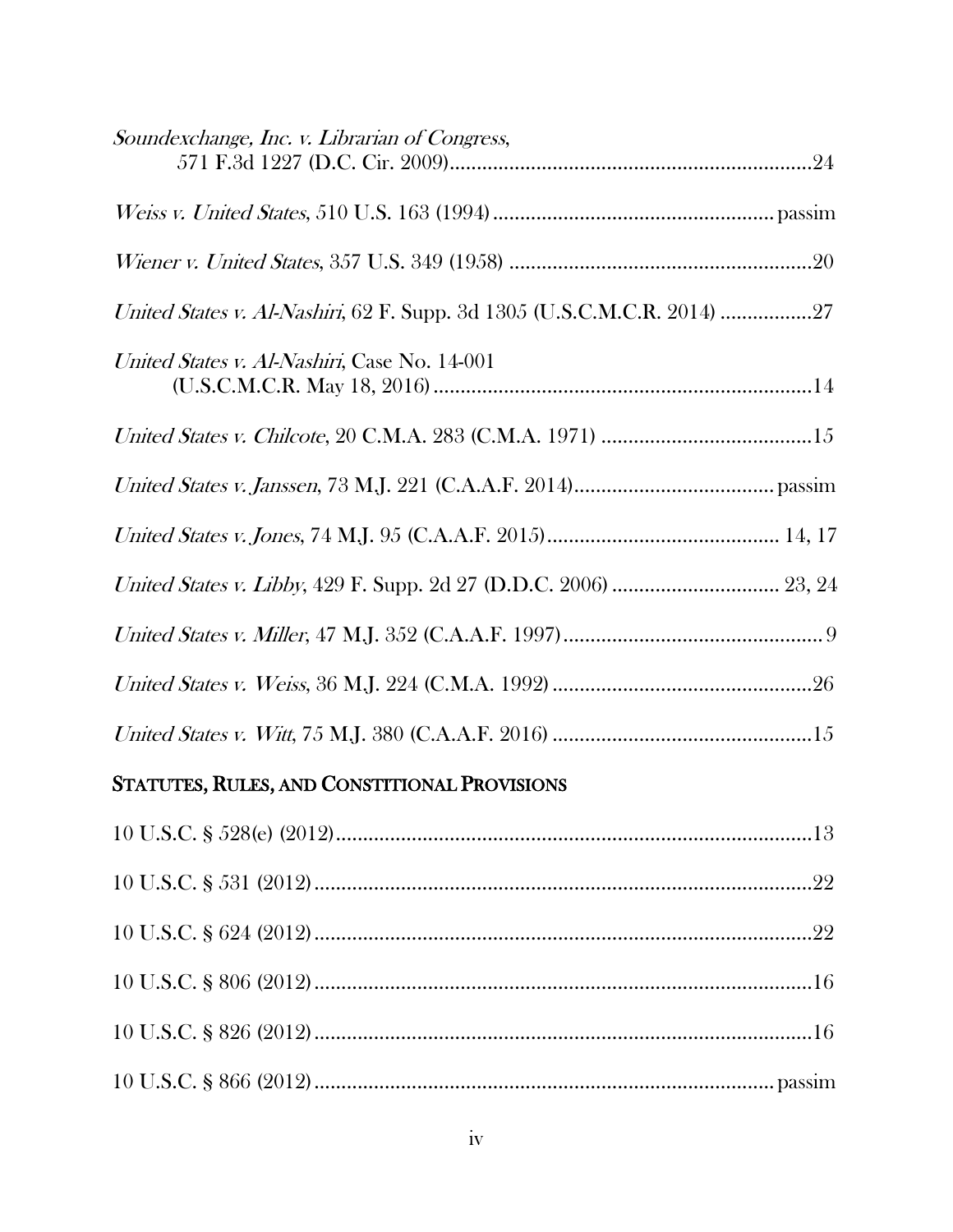| $10 \text{ U.S.C.} \$ $949\text{b} \ (2012) \dots$                        |
|---------------------------------------------------------------------------|
|                                                                           |
|                                                                           |
|                                                                           |
|                                                                           |
|                                                                           |
|                                                                           |
|                                                                           |
|                                                                           |
|                                                                           |
|                                                                           |
|                                                                           |
|                                                                           |
| Rule 21(b), Court of Military Commission Review Rules of Practice (2008)7 |
|                                                                           |
|                                                                           |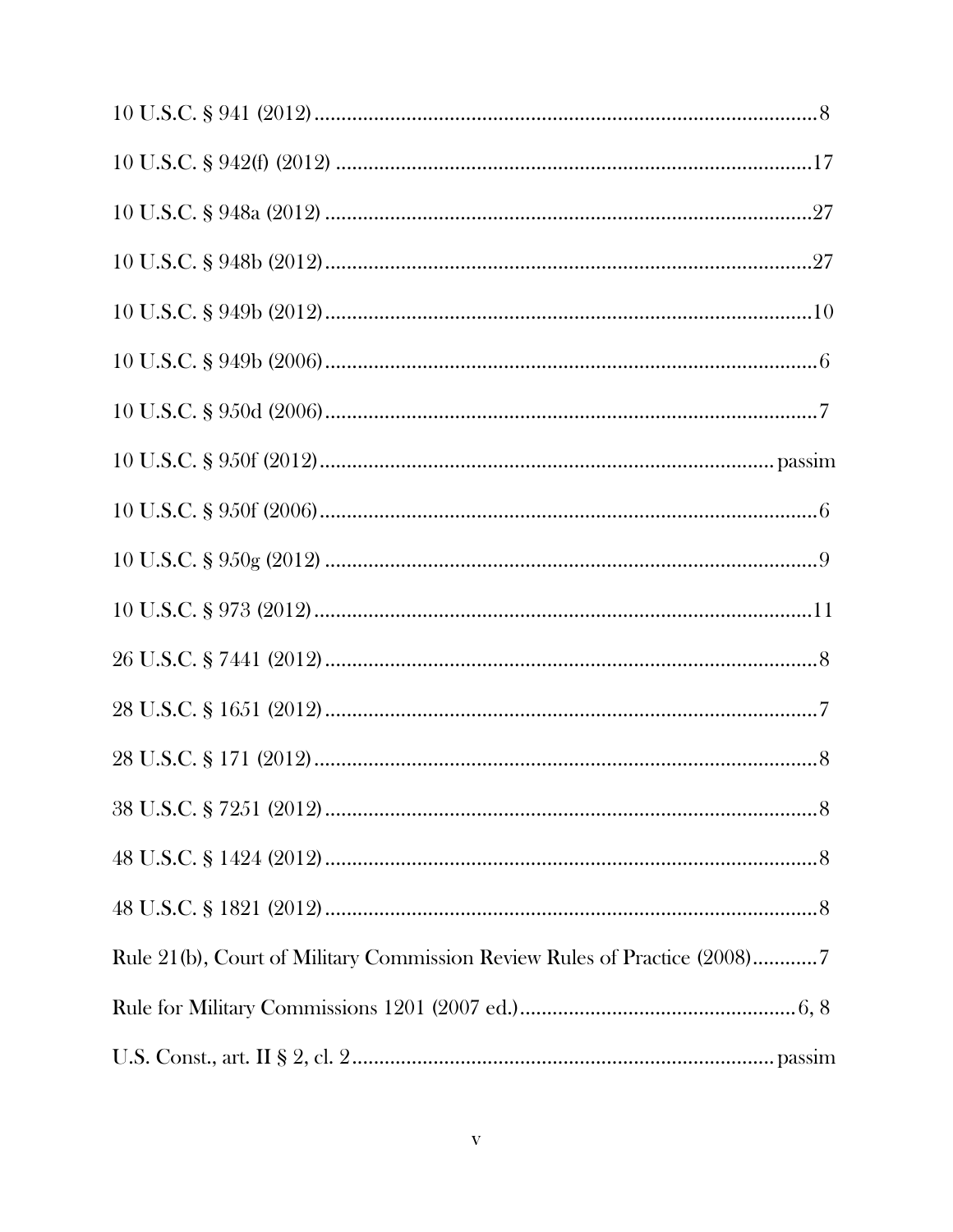# LEGISLATIVE MATERIALS

| Hearing to Receive Testimony on Legal Issues Regarding Military<br>Commissions and the Trial of Detainees for Violations of the Law of War: |
|---------------------------------------------------------------------------------------------------------------------------------------------|
| 2006 Military Commissions Act (2006 MCA),                                                                                                   |
| 2009 Military Commission Act,                                                                                                               |
|                                                                                                                                             |
|                                                                                                                                             |
|                                                                                                                                             |
|                                                                                                                                             |
|                                                                                                                                             |
| <b>OTHER AUTHORITIES</b>                                                                                                                    |
|                                                                                                                                             |
| 40 Op. O.L.C. 1, 9-10; 2016 OLC LEXIS 3 (Mar. 24, 2016) 12, 13-14                                                                           |
|                                                                                                                                             |
| Army Officer Holding Civil Office, 18 U.S. Op. Atty. Gen. 11 (1884)11                                                                       |
| DoD SOCO, Advisory Number 02-21, What Constitutes Holding a "Civil"                                                                         |
| Dwan V. Kerig, Compatibility of Military and Other Public Employment,                                                                       |
|                                                                                                                                             |
| The White House: Office of the Press Secretary,                                                                                             |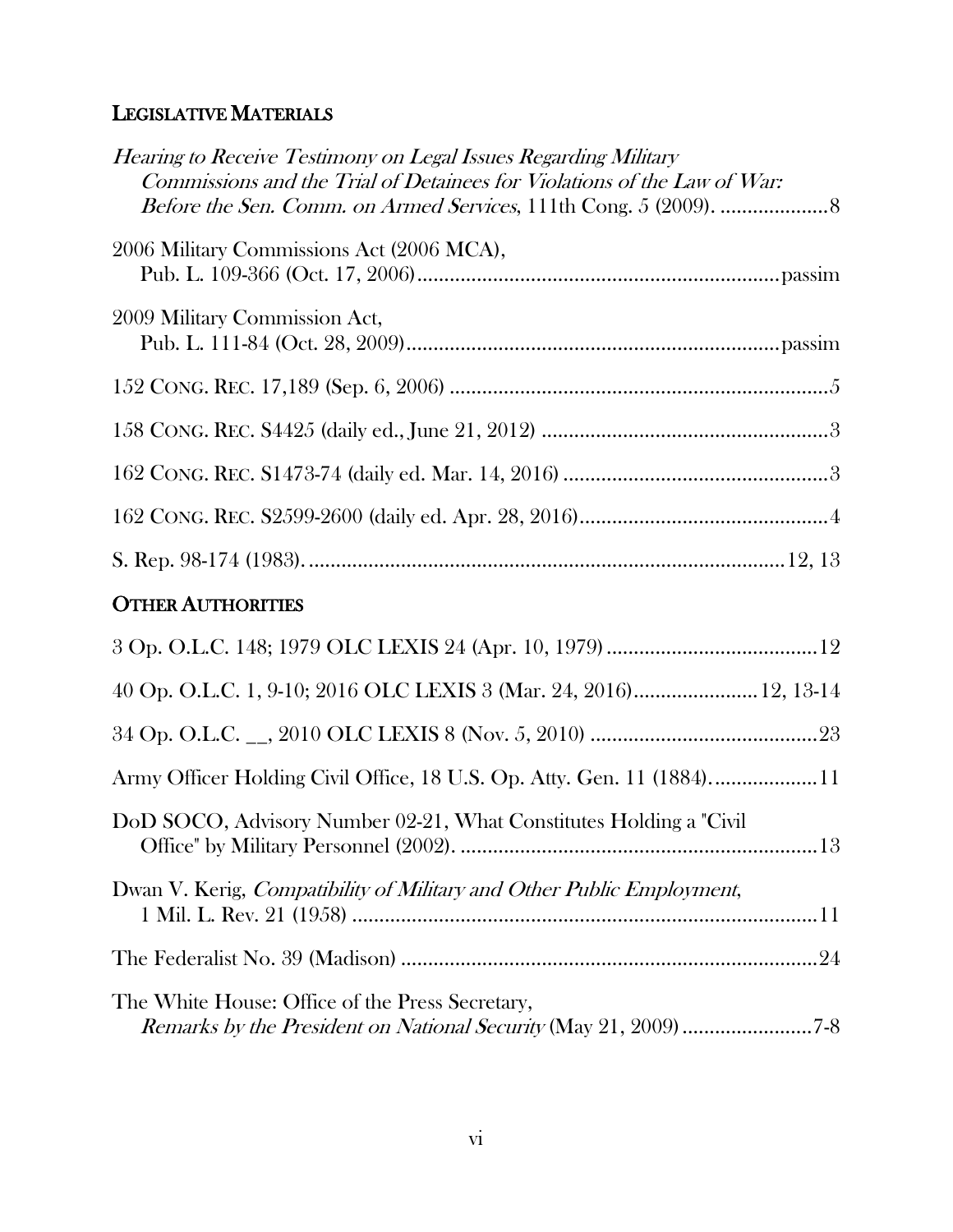#### Issues Presented

I.

WHETHER UNITED STATES COURT OF MILITARY COMMISSION REVIEW JUDGE, MARTIN T. MITCHELL, IS STATUTORILY AUTHORIZED TO SIT AS ONE OF THE AIR FORCE COURT OF CRIMINAL APPEALS JUDGES ON THE PANEL THAT DECIDED APPELLANT'S CASE.

#### II.

# WHETHER JUDGE MARTIN T. MITCHELL'S SERVICE ON BOTH THE AIR FORCE COURT OF CRIMINAL APPEALS AND THE UNITED STATES COURT OF MILITARY COMMISSION REVIEW VIOLATES THE APPOINTMENTS CLAUSE GIVEN HIS STATUS AS A SUPERIOR OFFICER ON THE UNITED STATES COURT OF MILITARY COMMISSION REVIEW.

### Statement of Statutory Jurisdiction

The Air Force Court of Criminal Appeals reviewed this case pursuant to

Article 66(c), UCMJ, affirming the approved findings and sentence on 2 June 2016.

JA 7. 10 U.S.C. § 866 (2012). This Court has jurisdiction pursuant to Article 67,

UCMJ. 10 U.S.C. § 867 (2012).

## Statement of the Case

On 21 January 2015, Second Lieutenant (Lt) Dalmazzi was tried by a military judge at a general court-martial at Malmstrom Air Force Base, Montana. JA 8. In

accordance with her pleas, Appellant was convicted of one charge and specification

(wrongful use of ecstasy on divers occasions) in violation of Article 112a, UCMJ. JA

8. Pursuant to the terms of a pretrial agreement, the convening authority withdrew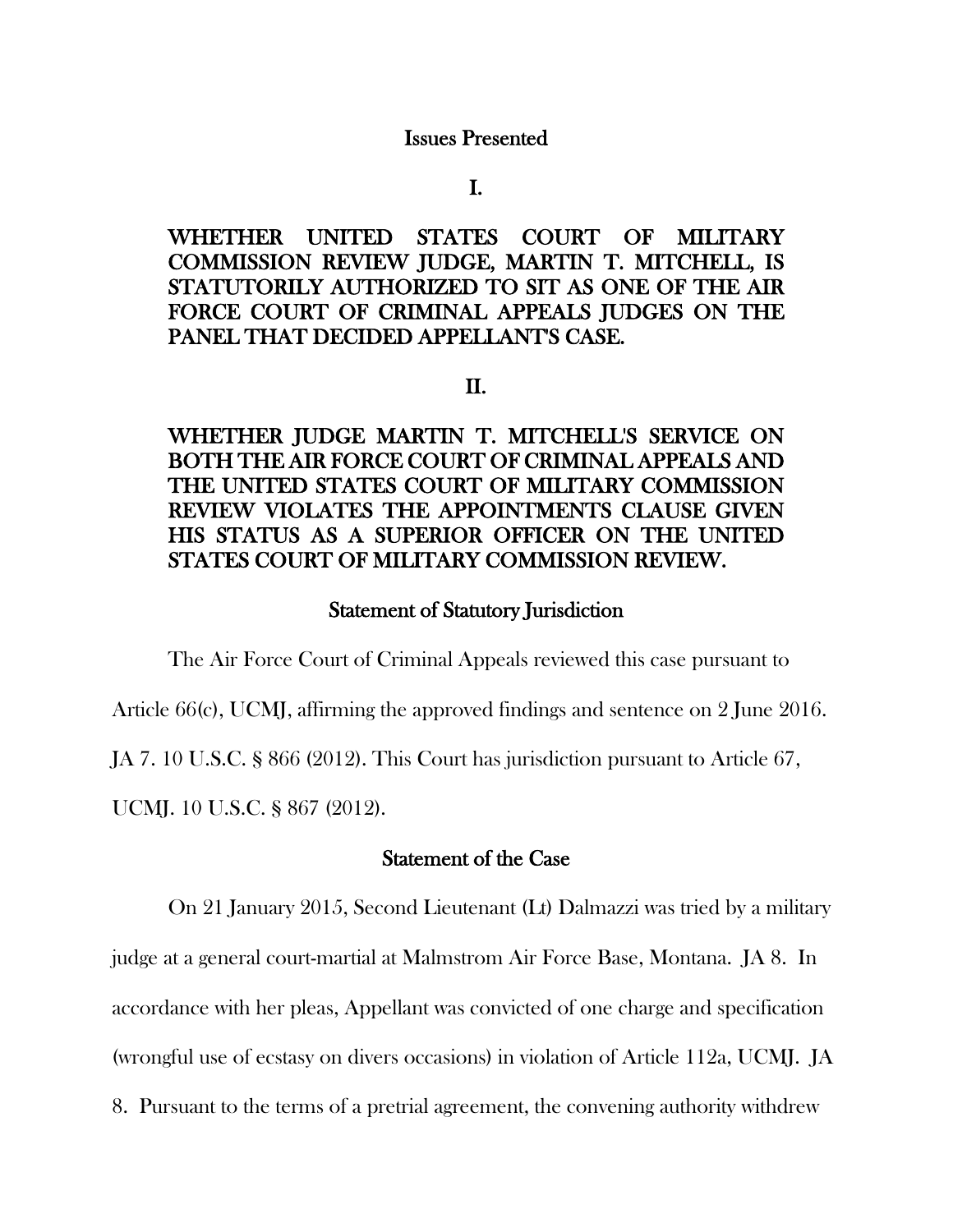and dismissed Charge II and its Specification (wrongfully endeavoring to impede an investigation on divers occasions), which alleged a violation of Article 134, UCMJ. JA 13.

The military judge sentenced Lt Dalmazzi to be confined for one month and to be dismissed from the service. JA 8. The convening authority approved the sentence as adjudged and except for the dismissal ordered the sentence executed. JA 9.

On 12 May 2016, the AFCCA affirmed the findings and sentence. JA 7. On 27 May 2016, Lt Dalmazzi moved to vacate the decision due to the participation of U.S. Court of Military Commission Review ("USCMCR") Judge Martin T. Mitchell on the panel that decided her case. JA 18. On 22 June 2016, the government responded. JA 40. On 18 July 2016, the AFCCA dismissed the motion, noting it had not acted on Lt Dalmazzi's motion prior to her filing a petition for grant of review in this Court on 11 July 2016. JA 69.

#### Statement of Facts

On 20 October 2014, Secretary of Defense Chuck Hagel assigned Colonel Martin T. Mitchell to the USCMCR as an "appellate military judge" pursuant to 10 U.S.C. § 950f(b)(2) (2012). Colonel Mitchell was sworn in as a judge of that Court on 28 October 2014. JA 40.

In 2015, the U.S. Court of Appeals for the District of Columbia Circuit suggested that whether the assignment of military appellate judges on the U.S. Court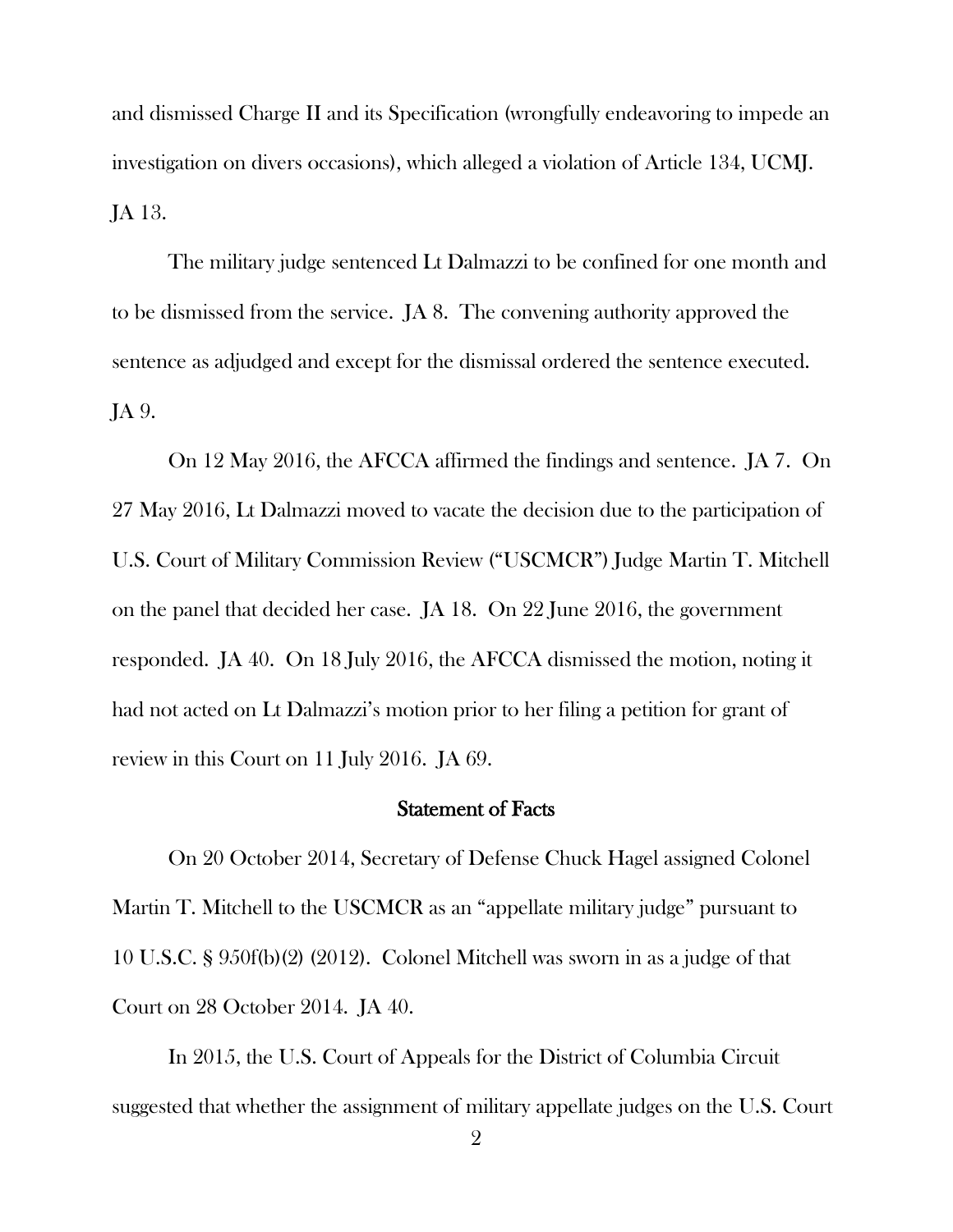of Military Commission Review (USCMCR) pursuant to 10 U.S.C. 950f(b)(2) violated the Appointments Clause of the Constitution was an open question, and invited the government to "put to rest any Appointments Clause questions . . . by renominating and re-confirming" the military judges to be USCMCR judges. See In re Al-Nashiri, 791 F.3d 71, 86 (D.C. Cir. 2015).

The President accepted the Court's recommendation, and he forwarded Colonel Mitchell's nomination to be a judge on the USCMCR to the Senate on March 14, 2016. 162 CONG. REC. S 1473-74 (daily ed. Mar. 14, 2016). JA 71. Along with Colonel Mitchell's nomination, the President also forwarded the nominations of Captain Donald C. King, U.S. Navy, Colonel Larss G. Celtnieks, U.S. Army, Colonel James W. Herring, U.S. Army, and Lieutenant Colonel Paulette V. Burton, U.S. Army. Id.

The President made these nominations pursuant to 10 U.S.C. § 950f(b)(3), which permits the President, with advice and consent of the Senate, to appoint "additional judges to the United States Court of Military Commission Review." Id. The President had previously used §950f(b)(3) to appoint two civilians, Scott L. Silliman and William B. Pollard, to serve as "additional judges" to serve alongside the "appellate military judges" previously assigned by the Secretary of Defense under 10 U.S.C. § 950f(b)(2). 158 CONG. REC. S4425 (daily ed., June 21, 2012).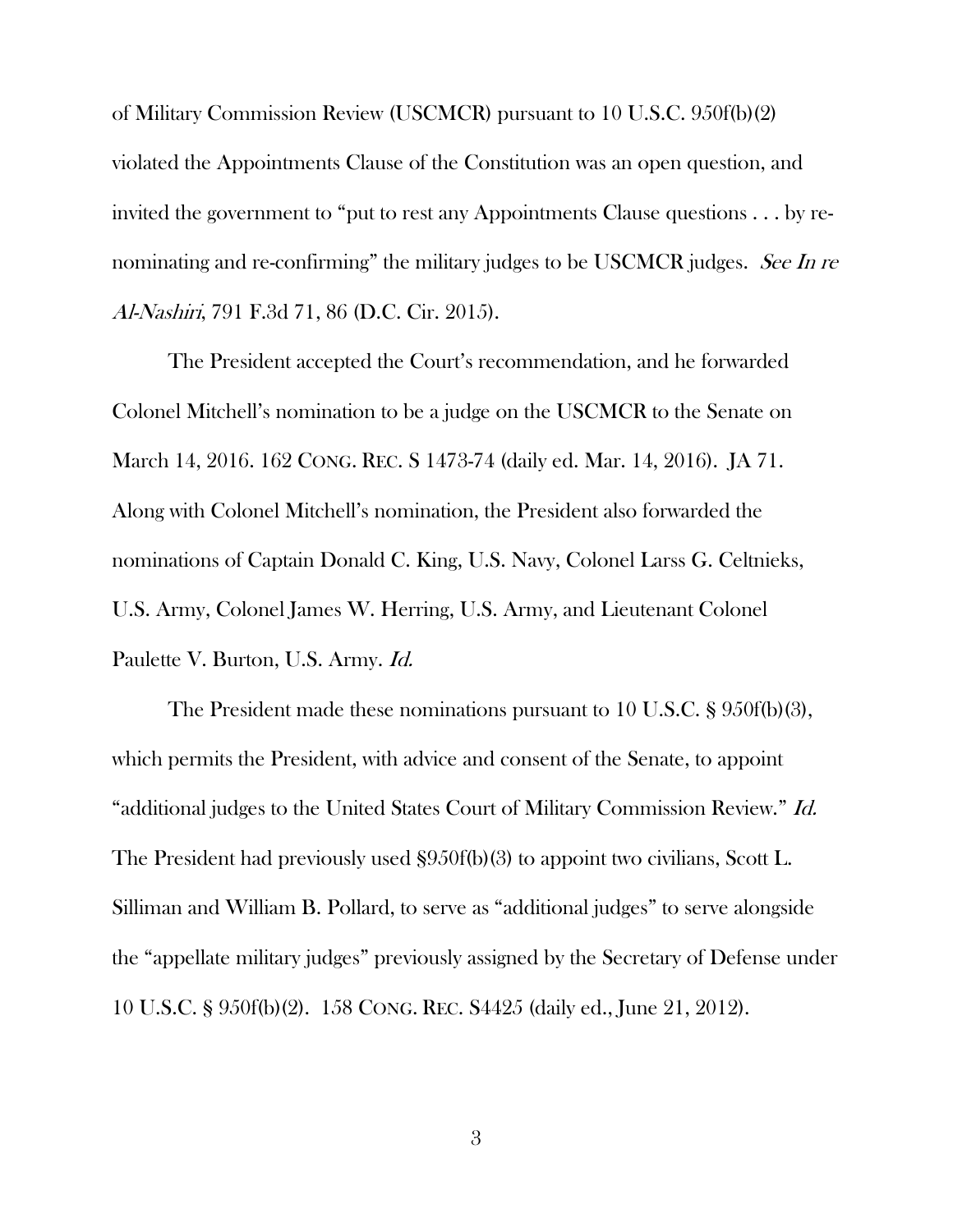On April 28, 2016, the Senate confirmed Colonel Mitchell as an "additional judge" pursuant to § 950f(b)(3). 162 CONG. REC. S2599-2600 (daily ed. Apr. 28, 2016). JA 73.

On May 2, 2016, Judge Mitchell, as the presiding judge of the USCMCR, issued an order dissolving a court-ordered stay in United States v. Al-Nashiri, No. 14-001 (USCMCR May 2, 2016) (order). [1](#page-10-0)

On August 19, 2016, The Honorable Jennifer M. O'Connor, Department of Defense General Counsel, signed a memorandum, purporting to approve Judge Mitchell's request "for reassignment to other duties." See Appellant's Motion to Supplement the Record (Sep. 19, 2016) (Appendix).

Additional relevant facts are set forth in the argument section, below.

### Summary of the Argument

 The President and the Senate elected to "put to rest" open Appointments Clause questions regarding the USCMCR's appellate military judges by nominating and confirming them as additional judges pursuant to 10 U.S.C. § 950f (2012). Al-Nashiri, 791 F. 3d at 86. In choosing "to take that tack," In re Al-Nashiri, 2016 U.S. App. LEXIS 15974, slip op. at \*10 (D.C. Cir. Aug. 30, 2016), the President transferred the Appointments Clause issues sought to be avoided from the

<span id="page-10-0"></span> $^{1}$  available online at http://www.mc.mil/Portals/0/ pdfs/Nashiri14-001/USCMCR %2014-001%20Nashiri%20Order%20Re%20Oral%20Argument%20(05182016).pdf (last accessed Sep. 19, 2016).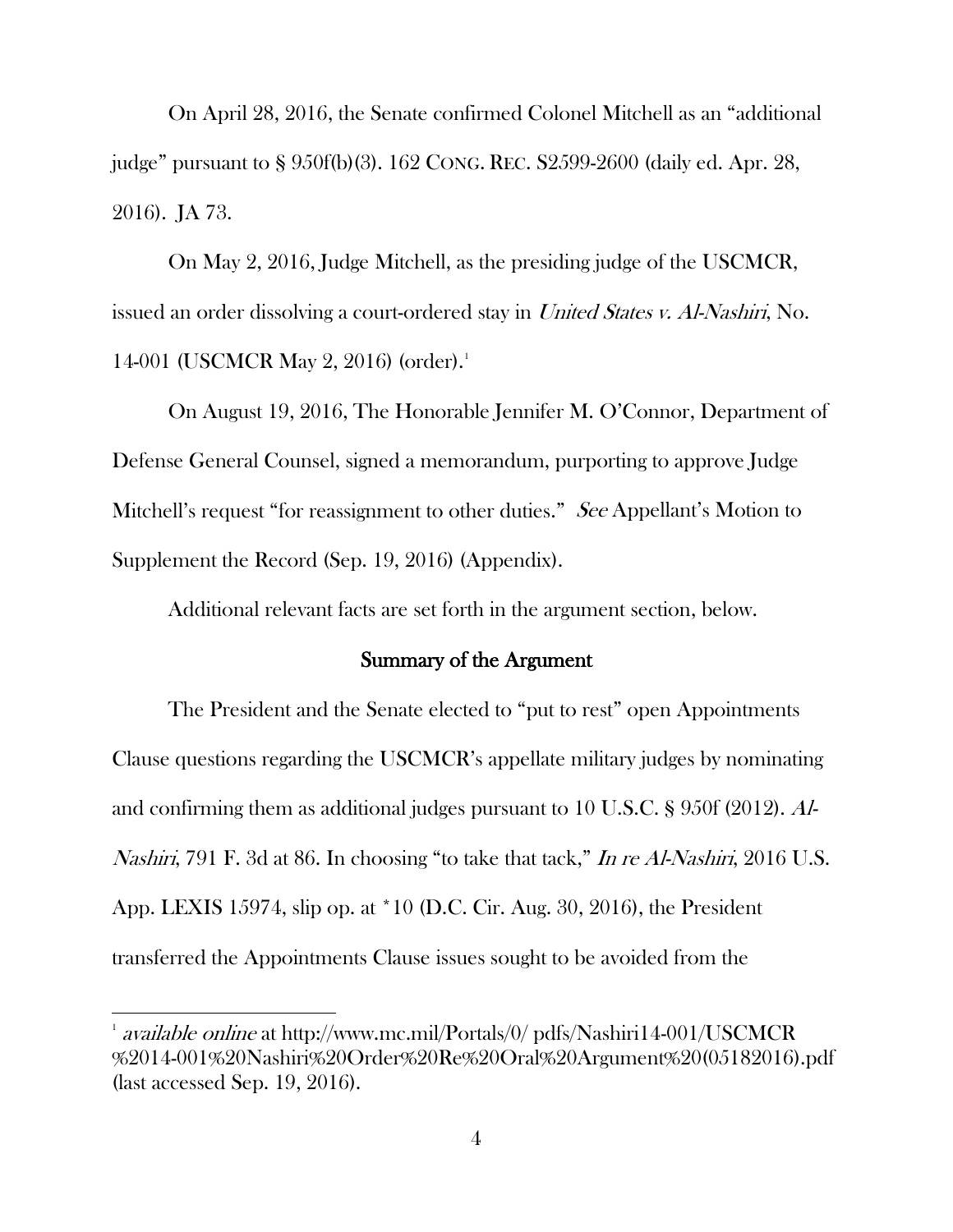USCMCR to the Courts of Criminal Appeals. In the wake of his elevation to the USCMCR, Judge Mitchell was statutorily and constitutionally barred from further assignment to a Court of Criminal Appeals.

#### Argument

 Any discussion of Colonel Mitchell's elevation to a principal officer must begin with the legislative backdrop that led to his elevation: (1) the 2006 Military Commissions Act, Pub. L. 109-366, 120 Stat. 2600 (Oct. 17, 2006) (2006 MCA) which authorized the Secretary of Defense to create and assign judges to a Court of Military Commission Review (CMCR) and; (2) the 2009 Military Commission Act, Pub. L. 111-84 (Oct. 28, 2009) (2009 MCA) in which Congress established the USCMCR.

## I.

## LEGISLATIVE HISTORY OF THE UNITED STATES COURT OF MILITARY COMMISSIONS REVIEW

# A. Under the 2006 Military Commissions Act, the CMCR was Structurally the Statutory Equivalent to the Courts of Criminal Appeals Under the UCMJ.

In response to the Supreme Court's decision in *Hamdan v. Rumsfeld*, 548

U.S. 557 (2006), Congress and the President enacted the 2006 MCA. The purpose

of the 2006 MCA, as President George W. Bush explained, was to establish "a

comprehensive statutory structure that would allow for the fair and effective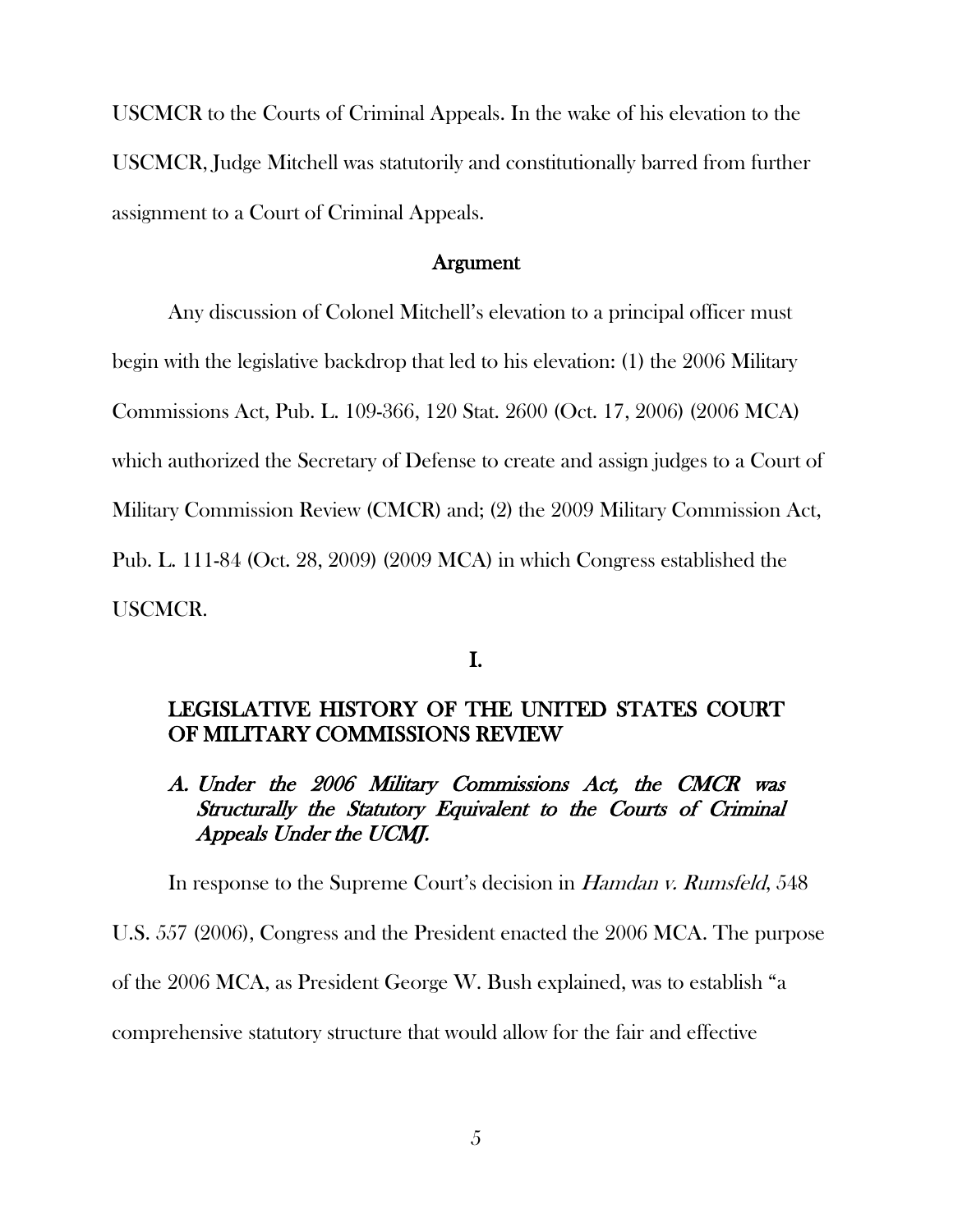prosecution of captured members of al Qaeda and other unlawful enemy combatants." 152 Cong. Rec. 17,189 (Sep. 6, 2006) (Message from the President).

As part of that structure, Congress agreed with the President's proposal to give the accused a right of appeal. The first level of appellate review was to be conducted by a new entity, the CMCR. 10 U.S.C. § 950f (2006). Congress constructed this tribunal as an agency review board within the Department of Defense, that the Secretary of Defense would establish under his control. 10 U.S.C. § 950f(a) (2006). This was also reflected in the first Manual for Military Commissions, which noted that the CMCR existed "[w]ithin the Office of the Secretary of Defense." Rule for Military Commissions (R.M.C.) 1201(a) (2007 ed.).

Consistent with its status as an agency review board, Congress authorized the Secretary of Defense to exercise complete control over the composition, and hence the functioning, of the CMCR. The statute made no provision for the appointment of "judges" in the constitutional sense. Instead, the Secretary was authorized to "assign appellate military judges" to the CMCR. See 10 U.S.C. § 950f(b) (2006); see also Weiss v. United States, 510 U.S. 163, 171-72 (1994) (distinguishing between appointing and assigning appellate military judges). These could be either a commissioned officer in the Armed Forces who was qualified to serve as a judge advocate or "a civilian with comparable qualifications." 10 U.S.C. § 950f(b). The choice was left to the Secretary's discretion.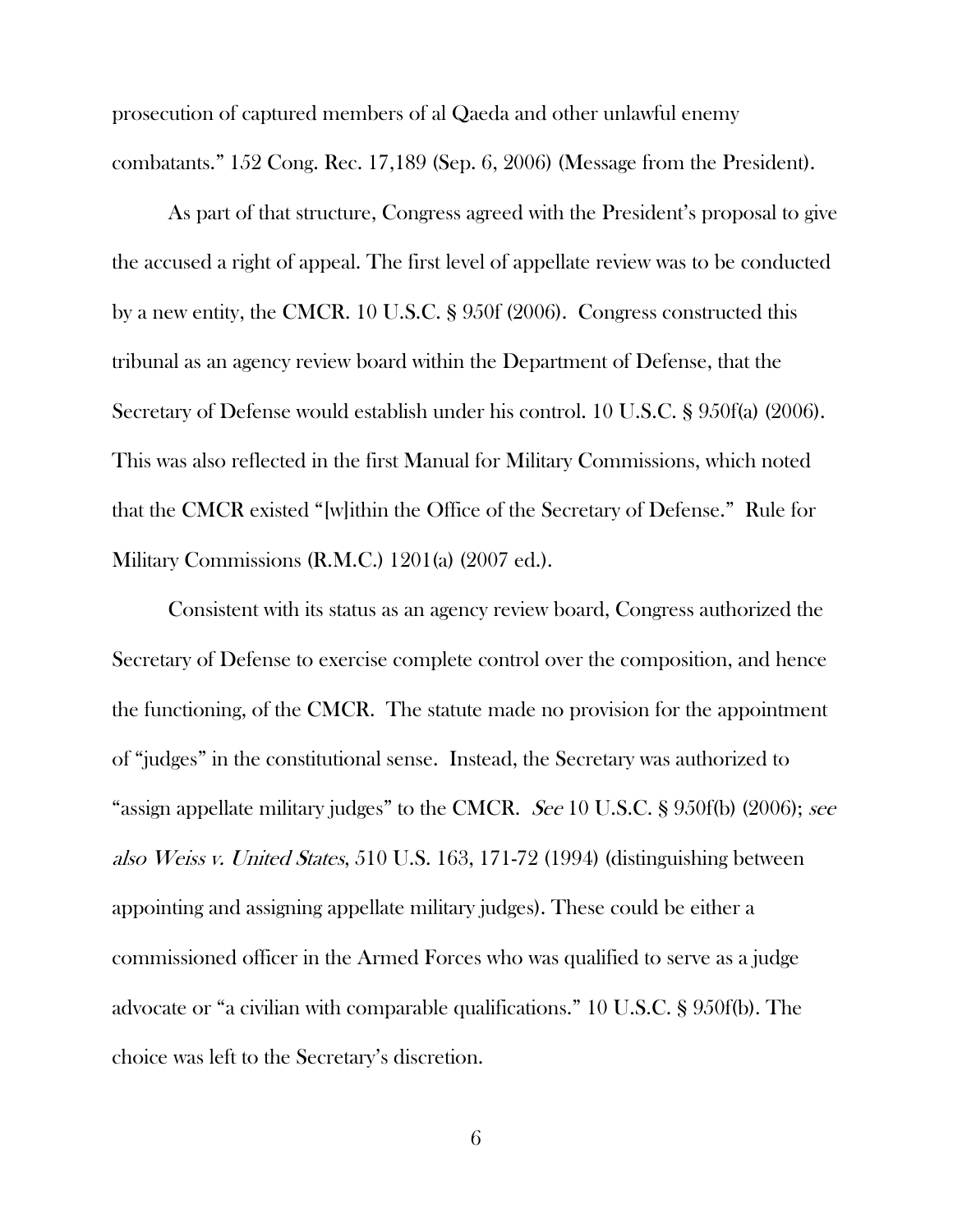In either case, the statute placed no conditions on the Secretary's authority to assign or remove a CMCR judge. Indeed, while Congress prohibited unlawful attempts to coerce or influence the actions of a military commission, this protection was expressly limited to adverse personnel actions against panel members, trial and defense counsel, and military trial judges. 10 U.S.C. §949b(a) (2006). The members of the CMCR were, like their counterparts of the Courts of Criminal Appeals, removable without cause. See Edmond v. United States, 520 U.S. 651, 664 (1997).

Finally, although the CMCR was intended to adjudicate the rights of an accused, it did not enjoy many of the attributes traditionally associated with a court. For example, the Secretary interpreted the statute to deprive the CMCR of any authority under the All Writs Act, which extends to "all courts established by Act of Congress." 28 U.S.C. § 1651. See Rule 21(b), CMCR Rules of Practice (2008). Whereas the statute gave the Government a limited right to file interlocutory appeals to the CMCR and to the U.S. Court of Appeals for the District of Columbia Circuit, 10 U.S.C. § 950d (2006), the Secretary promulgated a rule stating that any other "[p]etitions for extraordinary relief will be summarily denied." Rule 21(b), CMCR Rules of Practice (2008).

# B. Under the 2009 MCA, Congress Abolished the CMCR and Created the USCMCR, an Article I Court of Record, Equivalent to this Court

Upon taking office in 2009, President Obama exercised his authority as Commander-in-Chief to halt all military commission proceedings, stating that the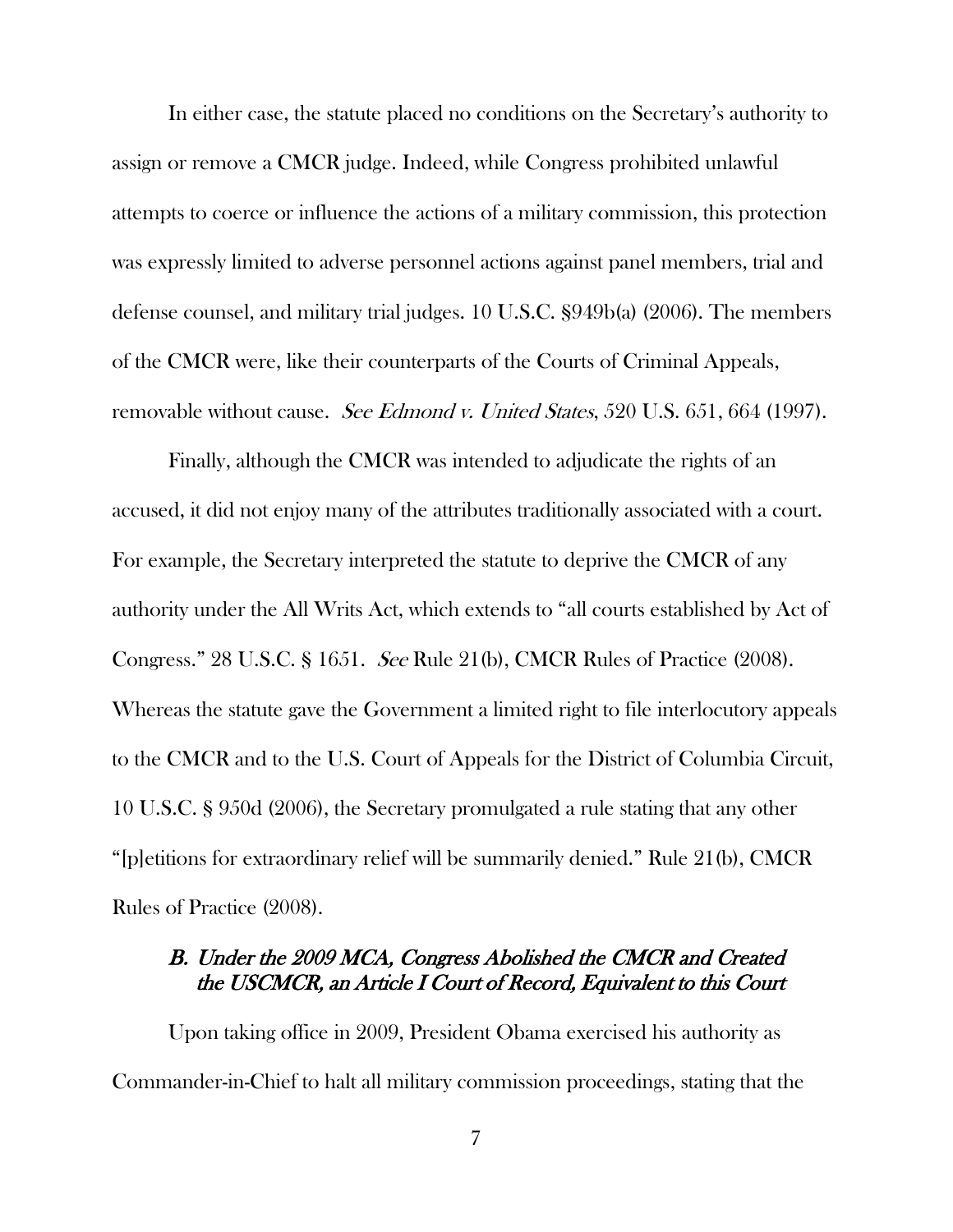procedures contained in the 2006 MCA had "failed to establish a legitimate legal framework." The White House: Office of the Press Secretary, Remarks by the President on National Security (May 21, 2009) available online at https://www.white house.gov/the-press-office/remarks-president-national-security-5-21-09 (last accessed Sep. 15, 2016).

President Obama urged Congress to reform the system in order to make "military commissions a more credible and effective means of administering justice." Id. In response, Congress enacted the 2009 MCA, one of the principal goals of which was to "strengthen the military commissions system during appellate review." See Hearing to Receive Testimony on Legal Issues Regarding Military Commissions and the Trial of Detainees for Violations of the Law of War: Before the Sen. Comm. on Armed Services, 111th Cong. 5 (2009) (Statement of Sen. McCain).

The most significant structural reform made by the 2009 MCA was the abolition of the CMCR as an agency review board under the Secretary's supervision and the establishment of a new USCMCR as the fifth independent Article I court of record in the federal system. $^2$  $^2$  See 10 U.S.C. § 950f(a) (establishing the current

<span id="page-14-0"></span><sup>&</sup>lt;sup>2</sup> There are currently four other Article I courts of record: (1) the U.S. Court of Appeals for the Armed Forces (10 U.S.C. § 941); (2) the U.S. Tax Court (26 U.S.C. § 7441); (3) the U.S. Court of Federal Claims (28 U.S.C. § 171); and (4) the U.S. Court of Appeals for Veterans Claims (38 U.S.C. § 7251). This designation has also been used with respect to territorial courts established under Article IV. See 48 U.S.C. § 1424(a)(3) (District Court of Guam); 48 U.S.C. § 1611(a) (District Court for the Virgin Islands); 48 U.S.C. § 1821(a) (District Court for the Northern Mariana Islands).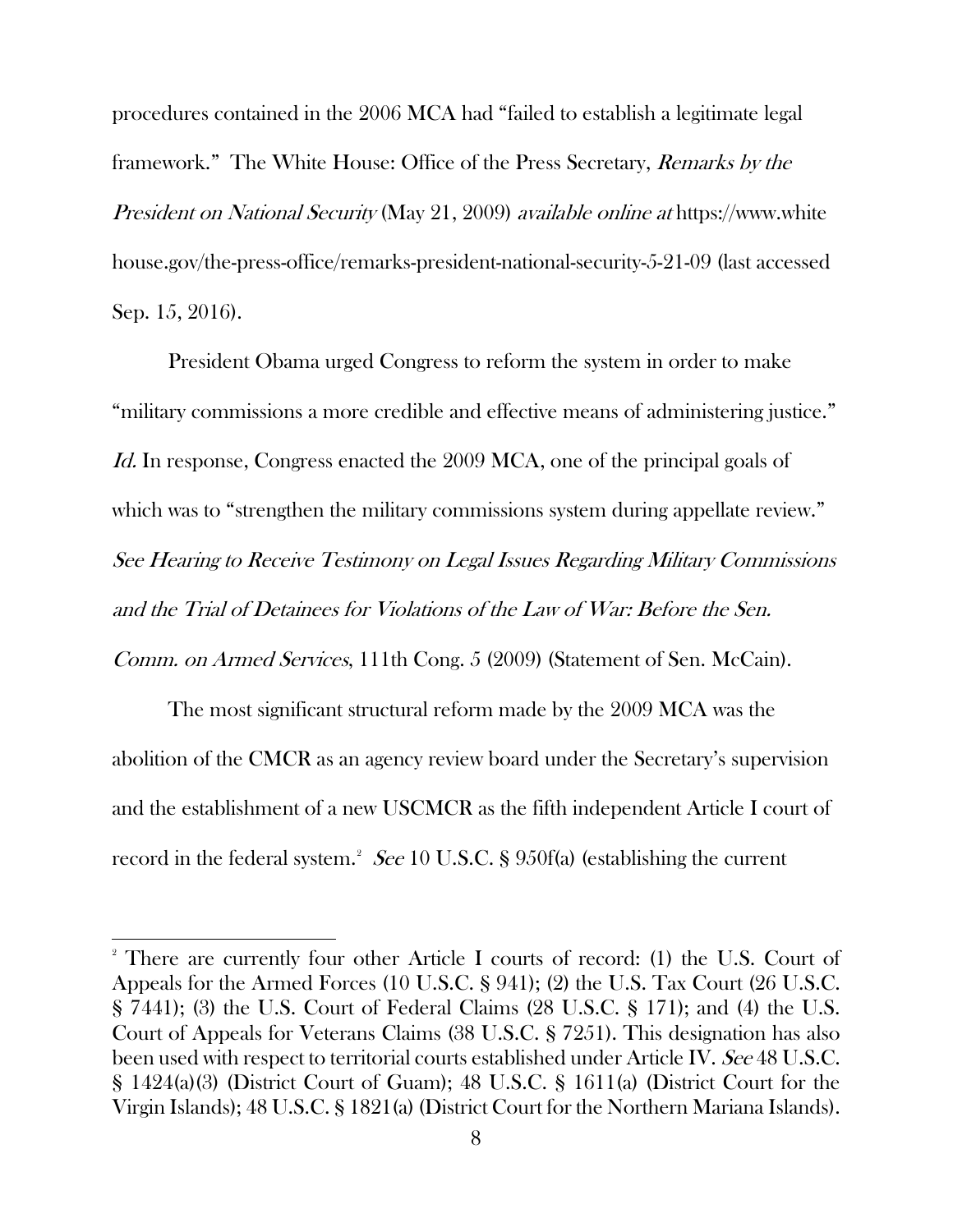CMCR as a "court of record"); see also RMC 1201(a) (2012). The phrase "court of record" is a term of art that Congress uses when it intends to establish an adjudicatory tribunal that is functionally independent of the Political Branches. The 2009 Act followed this settled usage.

The USCMCR exercises judicial powers to the exclusion of any other function. Absent a timely election by the accused to waive his appellate rights, the court is obligated to "review the record in each case … with respect to any matter properly raised by the accused." 10 U.S.C. § 950f(c) (2012). Congress endowed the court with the power to "weigh the evidence, judge the credibility of witnesses, and determine controverted questions of fact, recognizing that the military commission saw and heard the witnesses." *Id.* §950f(d). Finally, the USCMCR's decisions are binding on the United States, without the review or approval of any Executive Branch official. Cf. United States v. Miller, 47 M.J. 352, 361 (C.A.A.F. 1997) (providing that the "decisions of this Court and the [Courts of Criminal Appeals] are 'not self-executing'"). Instead, like the judgments of a federal district court or this Court, the USCMCR's decisions are appealable only to the Court of Appeals for the District of Columbia Circuit and the Supreme Court. 10 U.S.C. § 950g (2012).

Consistent with the USCMCR's elevated status, the 2009 MCA requires the President to appoint civilian judges through the formal mechanism of the

The judges on these courts have statutory tenure to ensure their judicial independence.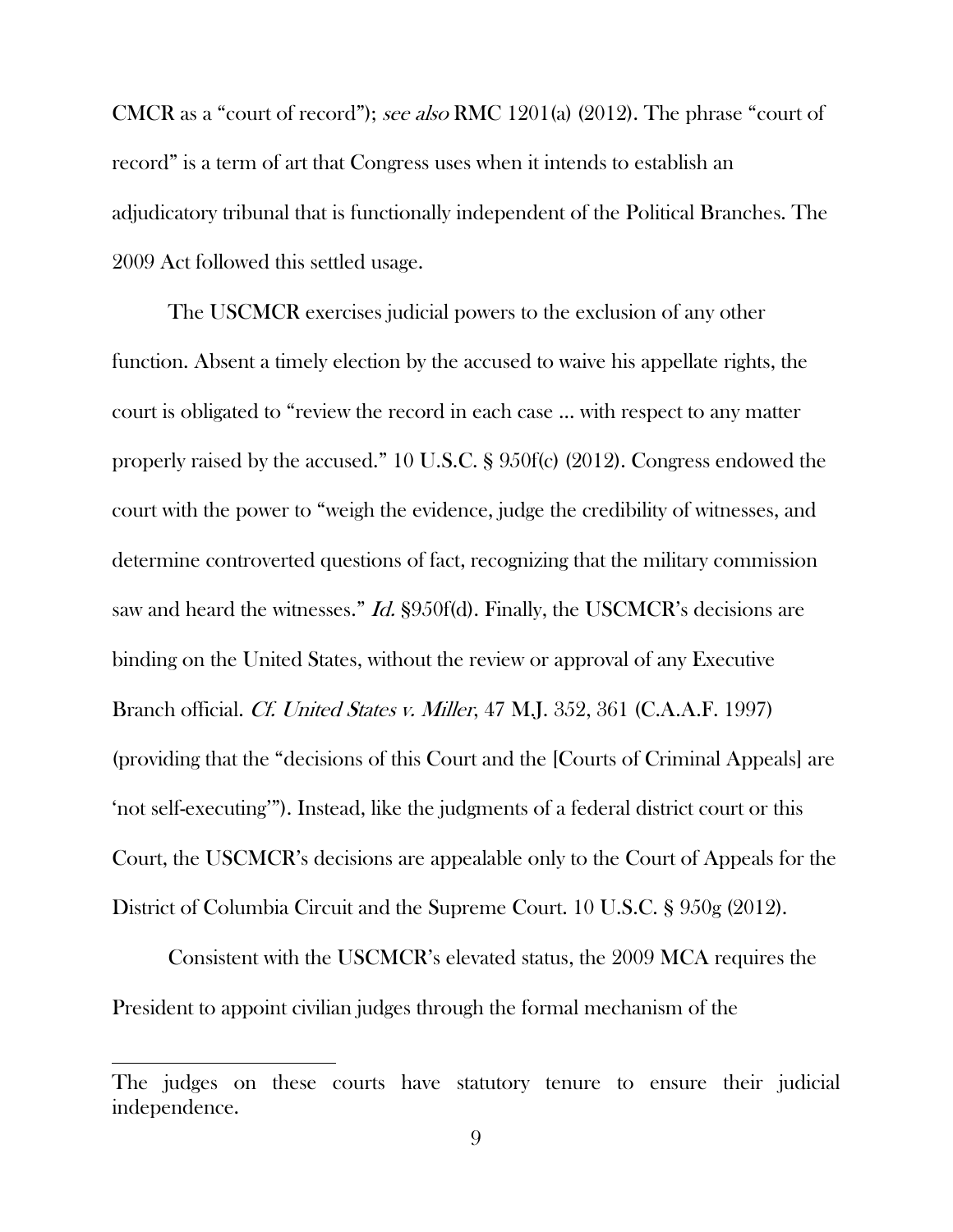Appointments Clause.<sup>[3](#page-16-0)</sup> See 10 U.S.C.  $\S 950f(b)(3)$  (providing that the President "may appoint, by and with the advice and consent of the Senate, additional judges" to the USCMCR).

The 2009 MCA retained the Secretary's authority, however, to assign "commissioned officers of the armed forces" to also serve as USCMCR judges. 10 U.S.C. § 950f(b)(2). But to afford these officers the same degree of judicial independence enjoyed by the civilian appointees to the USCMCR, Congress prohibited the President or the Secretary from reassigning these officers at will. In contrast to the military courts of appeal convened by the various services under the Uniform Code of Military Justice, 10 U.S.C. § 866(a), the 2009 MCA imposes a good-cause removal standard for military officers assigned to the USCMCR. See 10 U.S.C. §949b(b)(4)(D) (2012) ("No appellate military judge … may be reassigned to other duties, except … for good cause consistent with applicable procedures under [the UCMJ]."). The statute also prohibits any person from attempting to influence (by threat of removal or otherwise) "the action of a judge" in an individual proceeding before the USCMCR. *Id.*  $\S 949b(b)(1)(a)$ . Furthermore, no one may "censure, reprimand, or admonish a judge … with respect to any exercise of their functions in the conduct of proceedings." Id. §949b(b)(2).

<span id="page-16-0"></span><sup>&</sup>lt;sup>3</sup> U.S. Const., art. II § 2, cl. 2, puts three conditions on the appointment of so-called "principal officers." The position must be 1) "established by law", 2) the appointee must be nominated to that particular office by the President, and 3) the Senate must confirm the appointee to the particular office.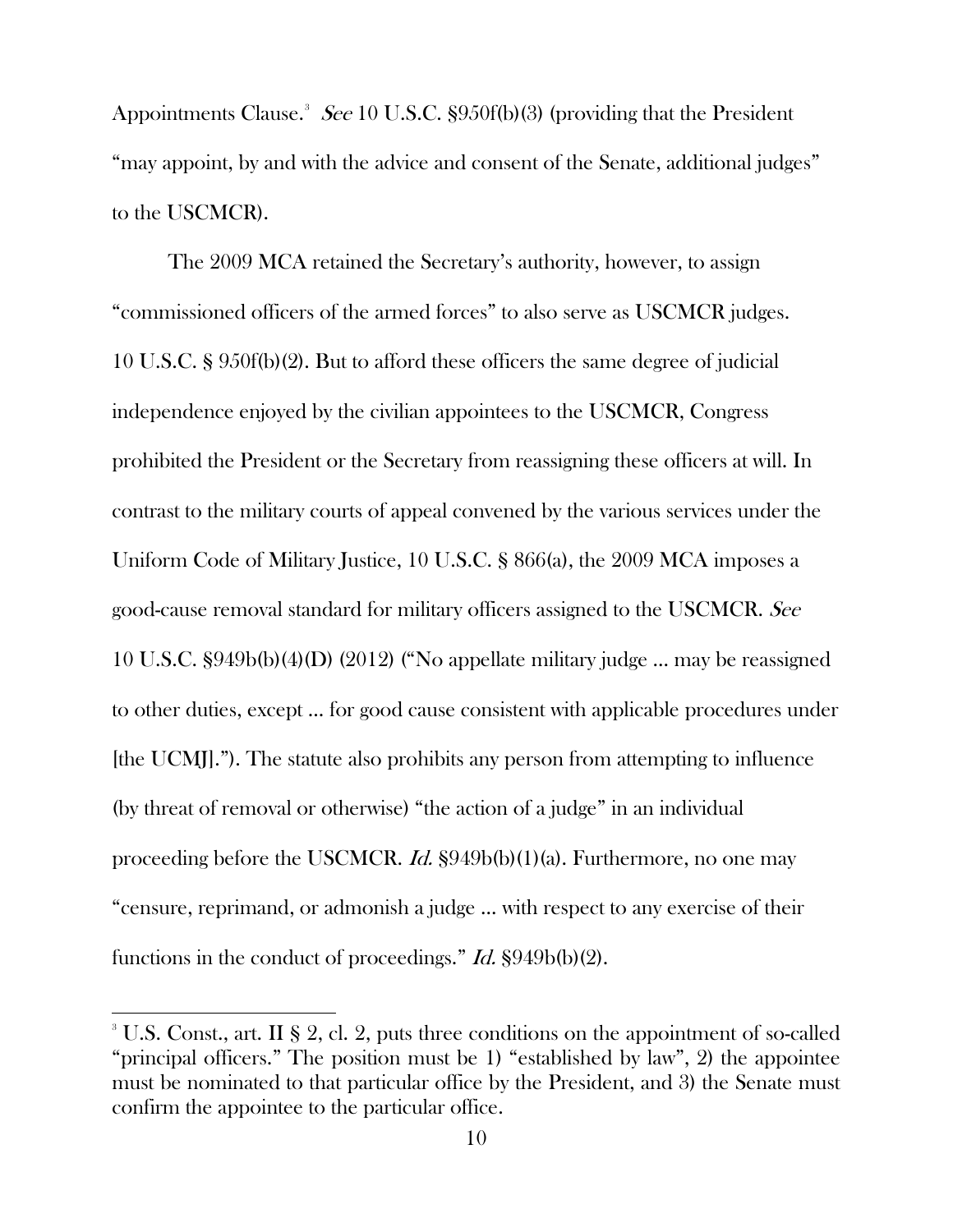Accordingly, the decision of the President, with the advice and consent of the Senate, to *appoint* Judge Mitchell to the USCMCR, where he had previously been merely assigned, created statutory and constitutional impediments to his continued service on the Air Force Court of Criminal Appeals.

II.

# USCMCR JUDGE MITCHELL IS NOT STATUTORILY AUTHORIZED TO SIT ON THE AIR FORCE COURT OF CRIMINAL APPEALS.

USCMCR Judge Mitchell is not statutorily authorized to sit on the AFCCA for two reasons. First, Judge Mitchell's military commission terminated upon his acceptance of a civil office. Second, the UCMJ does not authorize the Judge Advocates General to assign judges appointed to the

USCMCR to the Courts of Criminal Appeals.

# A. Judge Mitchell Terminated His Military Commission Upon Accepting His Current Office.

Federal law prohibits active-duty officers holding civil office in the Government of the United States. 10 U.S.C. § 973 (2012). The statute defines civil office broadly, and includes positions that require "an appointment by the President by and with the advice and consent of the Senate." *Id.*  $\frac{1}{2}$  973(b)(2). The broad sweep of  $\frac{1}{2}$  973's prohibition dates to its inception in 1870, and has long been determined to implicate "a very liberal interpretation of the phrase 'civil office.'" Army Officer Holding Civil Office, 18 U.S. Op. Atty. Gen. 11 (1884).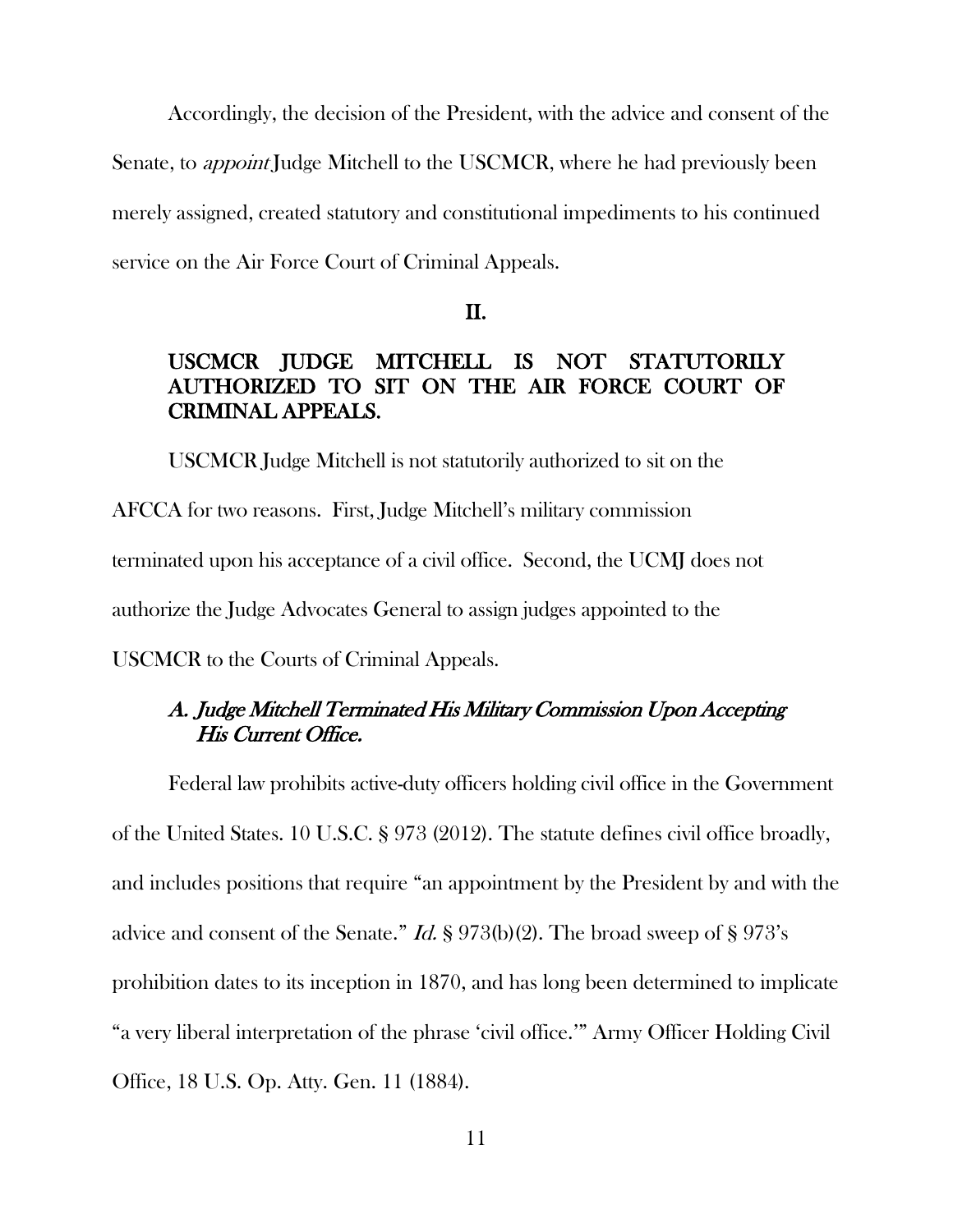In enacting § 973, Congress sought to codify the common law rule that "acceptance of the second office operates to vacate the first, *ipso facto*." Dwan V. Kerig, Compatibility of Military and Other Public Employment, 1 Mil. L. Rev. 21, 23 (1958). The purpose of the common law rule, and now the statute, is to "assure civilian preeminence in government, i.e., to prevent the military establishment from insinuating itself into the civil branch of government and thereby growing 'paramount' to it." Riddle v. Warner, 522 F. 2d 882, 884 (9th Cir. 1975). "Congress was also interested in assuring the efficiency of the military by preventing military personnel from assuming other official duties that would substantially interfere with their performance as military officers." Id.

Congress enacted the current definition of civil office in 1983, in response to criticism that "the term 'civil office' presently used in § 973(b) is not clearly defined in that statute[.]" S. Rep. 98-174, at 232 (1983). At the same time, Congress sought to expressly authorize the continued assignment of judge advocates to serve as Special Assistant United States Attorneys (SAUSA), a practice dating to 1942, in the wake of an opinion from Department of Justice's Office of Legal Counsel that the practice ran afoul of § 973. Id. at 233; 40 Op. O.L.C. 1, 9-10; 2016 OLC LEXIS 3 (Mar. 24, 2016); see also 3 Op. O.L.C. 148, 151; 1979 OLC LEXIS 24 (Apr. 10, 1979) (Opining that commissioned officer on active duty was ineligible to serve as "Acting Administrator of General Services and that, in any event, acceptance or the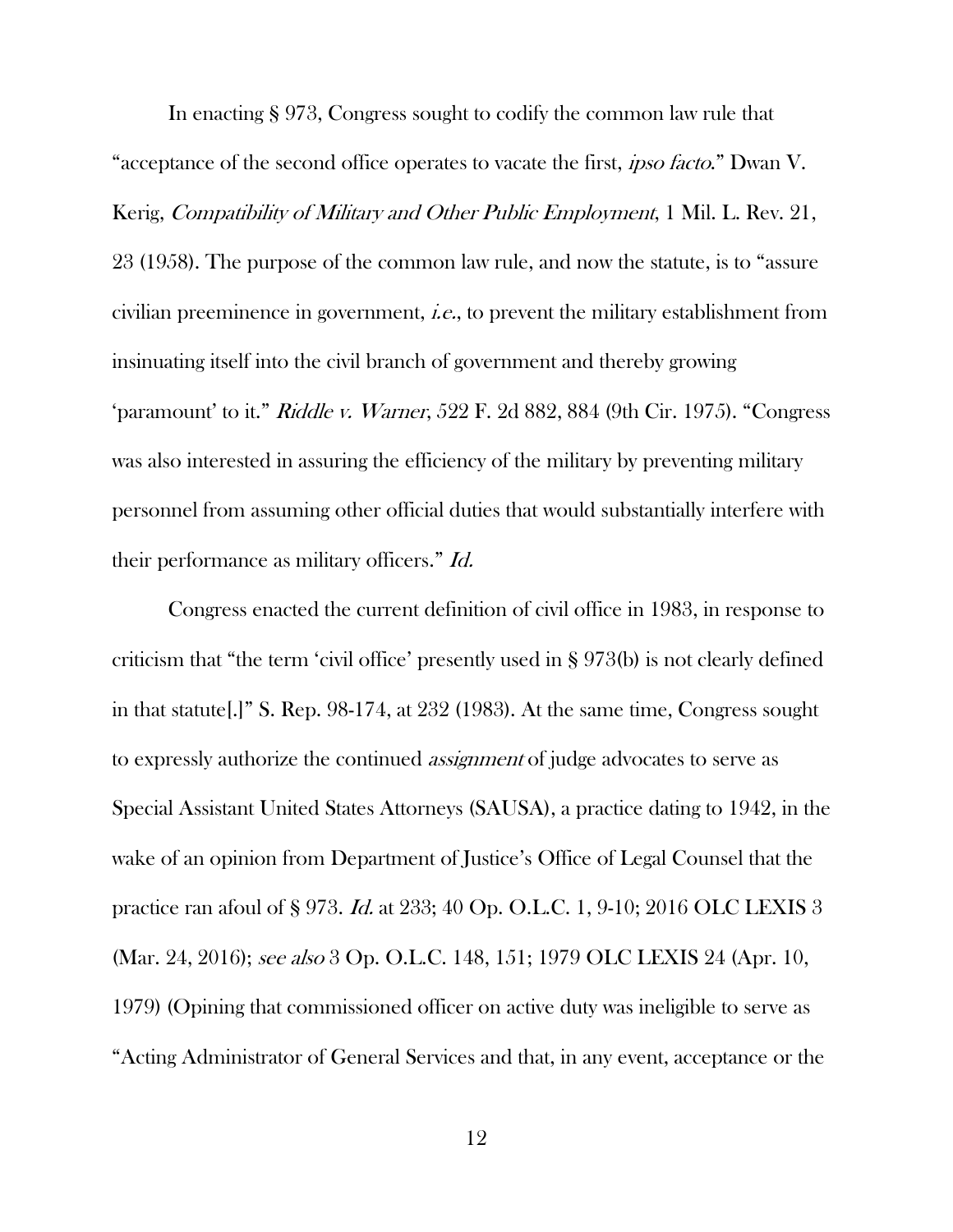exercise of its functions would result in the termination of his military commission.").

Congress employed identical language in 10 U.S.C. § 950f(b)(2) (2012), which authorizes the Secretary of Defense to assign appellate military judges to the USCMCR. By contrast, when Congress has sought to authorize either the assignment or appointment of military officers to civil office, such as the Director of the Central Intelligence Agency, it has done so expressly. See 10 U.S.C. § 528(e) (2012) ("the appointment or assignment of an officer of the armed forces to a position covered by this section shall not affect— (1) the status, position, rank, or grade of such officer in the armed forces; or (2) any emolument, perquisite, right, privilege, or benefit incident to or arising out of such status, position, rank, or grade.").

"The legislative history of the 1983 amendment to § 973(b) confirms that the provision was narrowed in response to the OLC opinion." 40 Op. O.L.C. 1, 9-10; 2016 OLC LEXIS 3 (Mar. 24, 2016), at \*9-10. But the legislative history also confirms that Congress sought only to permit the continued use of military SAUSAs, and did "not sanction or endorse any use of military attorneys beyond that permitted under that interpretation." S. Rep. 98-174, at 232 (1983).

Accordingly, the Standards of Conduct Office opined in 2002 that § 973 "as a general rule, requires retirement or discharge for members elected or appointed to a prohibited civil office." DoD SOCO, Advisory Number 02-21, What Constitutes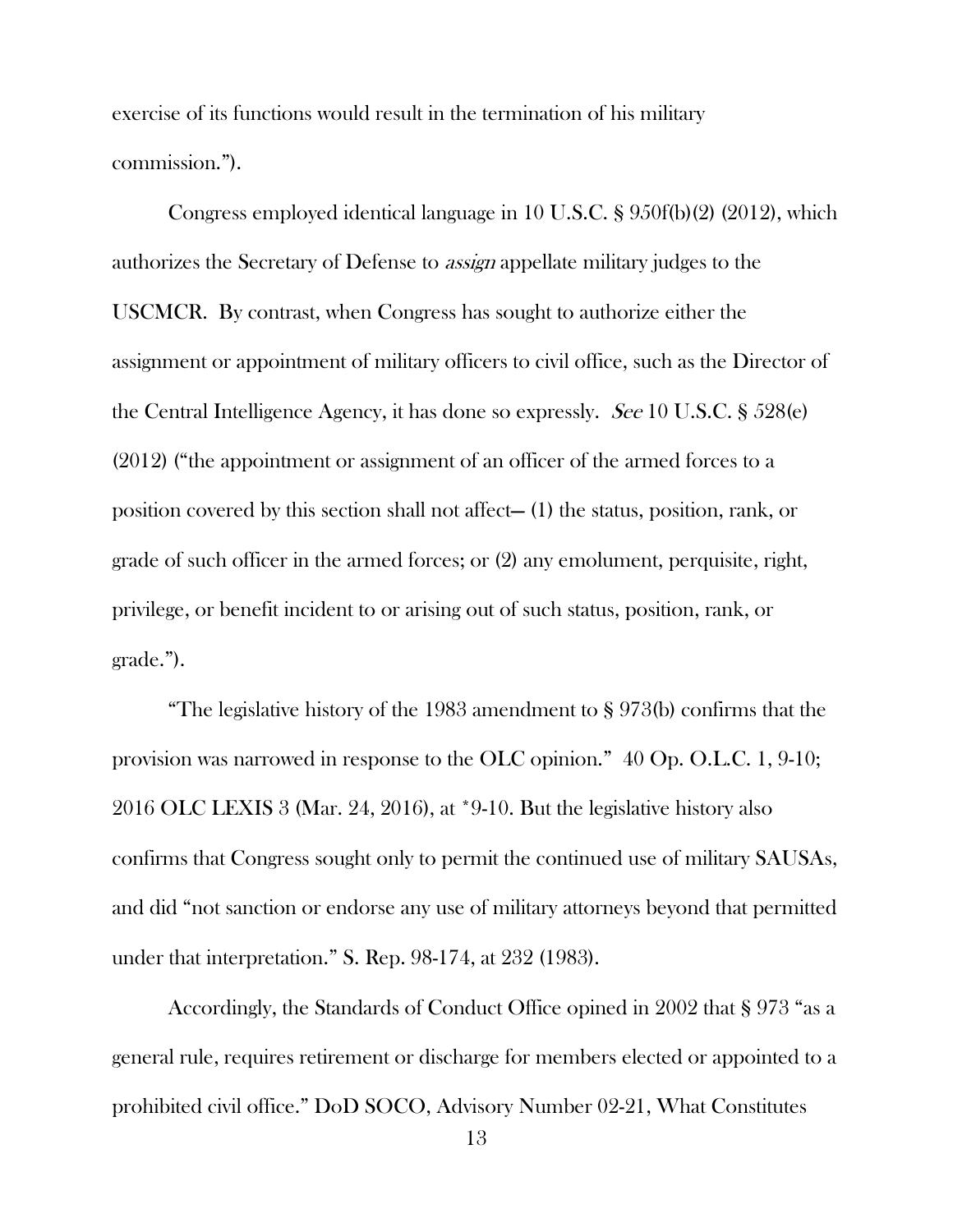Holding a "Civil Office" by Military Personnel (2002).

Upon accepting his current office, and by further performing the duties of that office, Judge Mitchell ran afoul of the "prohibition on military officers holding civilian offices in the federal government that had been in force since 1870." See 40 Op. O.L.C. 1, 9-10; 2016 OLC LEXIS 3 (Mar. 24, 2016), at 10; but see United States v. Al-Nashiri, Case No. 14-001, at \*3 (U.S.C.M.C.R. May 18, 2016) (order) (holding Judges Mitchell and King do not occupy 'civil office' and USCMCR judges perform a "classic military function.").

Absent a second Presidential nomination and Senate confirmation of Judge Mitchell to the Air Force Court of Criminal Appeals, Judge Mitchell's service on the lower court—and its decision in this case—is void. See United States v. Jones, 74 M.J. 95 (C.A.A.F. 2015); United States v. Janssen, 73 M.J. 221 (C.A.A.F. 2014).

# B. Even if Judge Mitchell Retained His Military Commission upon Accepting His Current Office, the UCMJ Does Not Authorize the Judge Advocate General to Assign Judges of the United States Court of Military Commission Review to the Air Force Court of Criminal Appeals.

Having been confirmed as an "additional judge" pursuant to the 2009 MCA, § 950f(b)(3), Judge Mitchell no longer meets the statutory definition of either a "military judge" or "appellate military judge," and the Judge Advocate General is without authority to *assign* a judge from an Article I, court of record to the Air Force Court of Criminal Appeals. The term "appellate military judge" is a term of art not encompassing every judge of the USCMCR. This was recognized in the only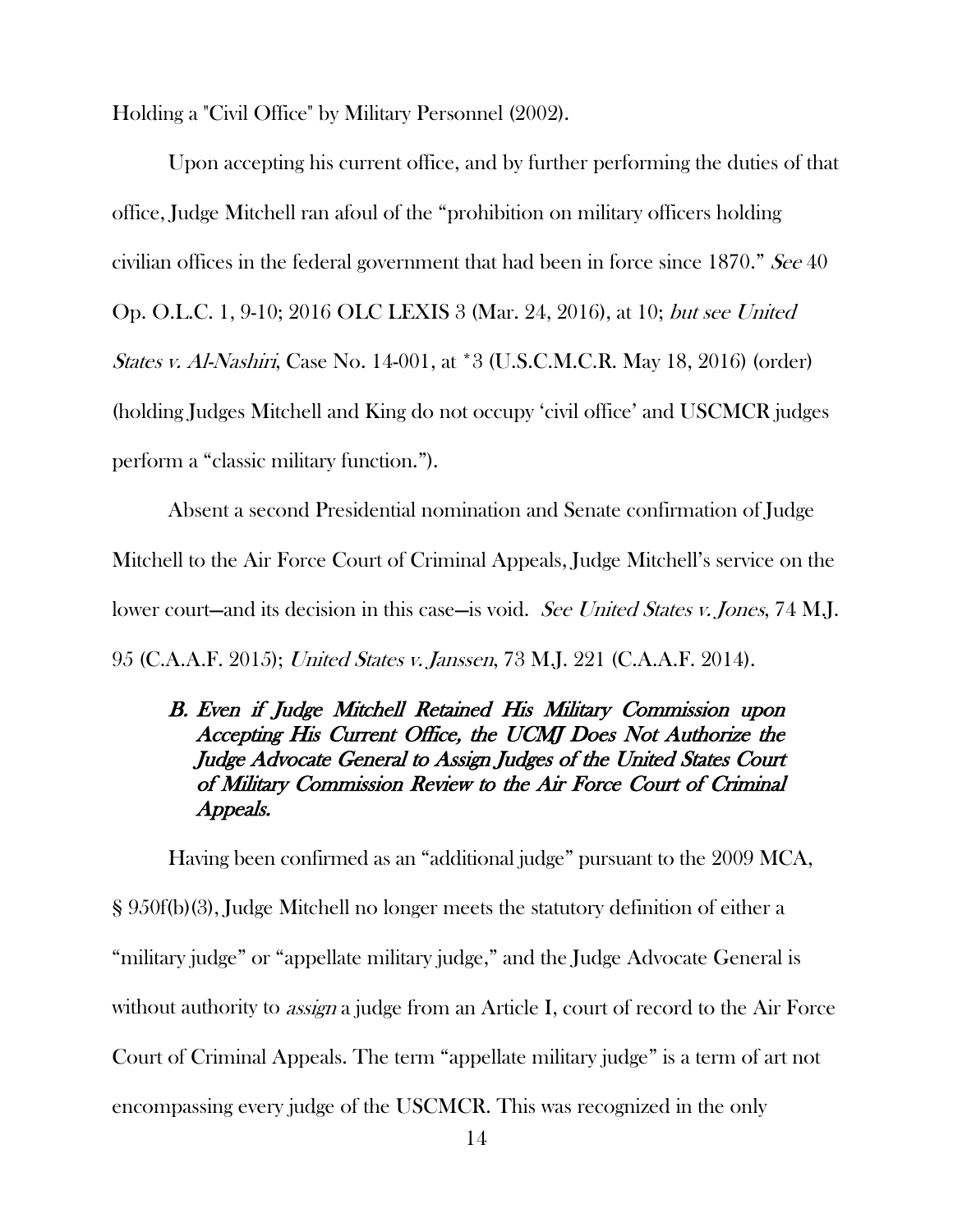amendment to § 950f(a), which substituted "judges on the Court" for "appellate

military judges." 10 U.S.C. § 950f (2011).

The D.C. Circuit has also recognized the two distinct categories of judges

serving on the USCMCR. In re Khadr, 823 F.3d 92, 95 (D.C. Cir. 2016). The D.C.

Circuit observed:

The U.S. Court of Military Commission Review consists of two categories of judges: (i) appellate military judges in the military justice system who are designated by the Secretary of Defense to serve on the Court and (ii) civilians who are appointed by the President with the advice and consent of the Senate to serve as judges on the Court. See 10 U.S.C. § 950f(b).

\*\*\*

The 2009 Act authorizes both military judges and civilians to serve on the U.S. Court of Military Commission Review. Id. § 950f(b). The Secretary of Defense may assign appellate military judges from the military justice system to serve on the Court. *Id.*  $\S 950f(b)(2)$ . In addition, the President, with the advice and consent of the Senate, may appoint civilians to serve as judges on the Court. *Id.*  $\frac{1}{2}$  950f(b)(3).

### Id.

Judge Mitchell cannot simultaneously serve as an "appellate military judge"

and an "additional judge" to the assigned "appellate military judges" on the

USCMCR when the statute expressly provides, "[j]udges on the Court shall be

assigned or appointed[.]" 10 U.S.C. § 950f(b)(1) (2012); United States v. Chilcote,

20 C.M.A. 283, 286 (C.M.A. 1971) ("The disjunctive 'or' and the conjunctive 'and,'

as used in a legislative enactment, are not the equivalent of each other and are not to

be considered as interchangeable unless reasonably necessary in order to give effect

to the intention of the enacting body.") superseded on other grounds by statute as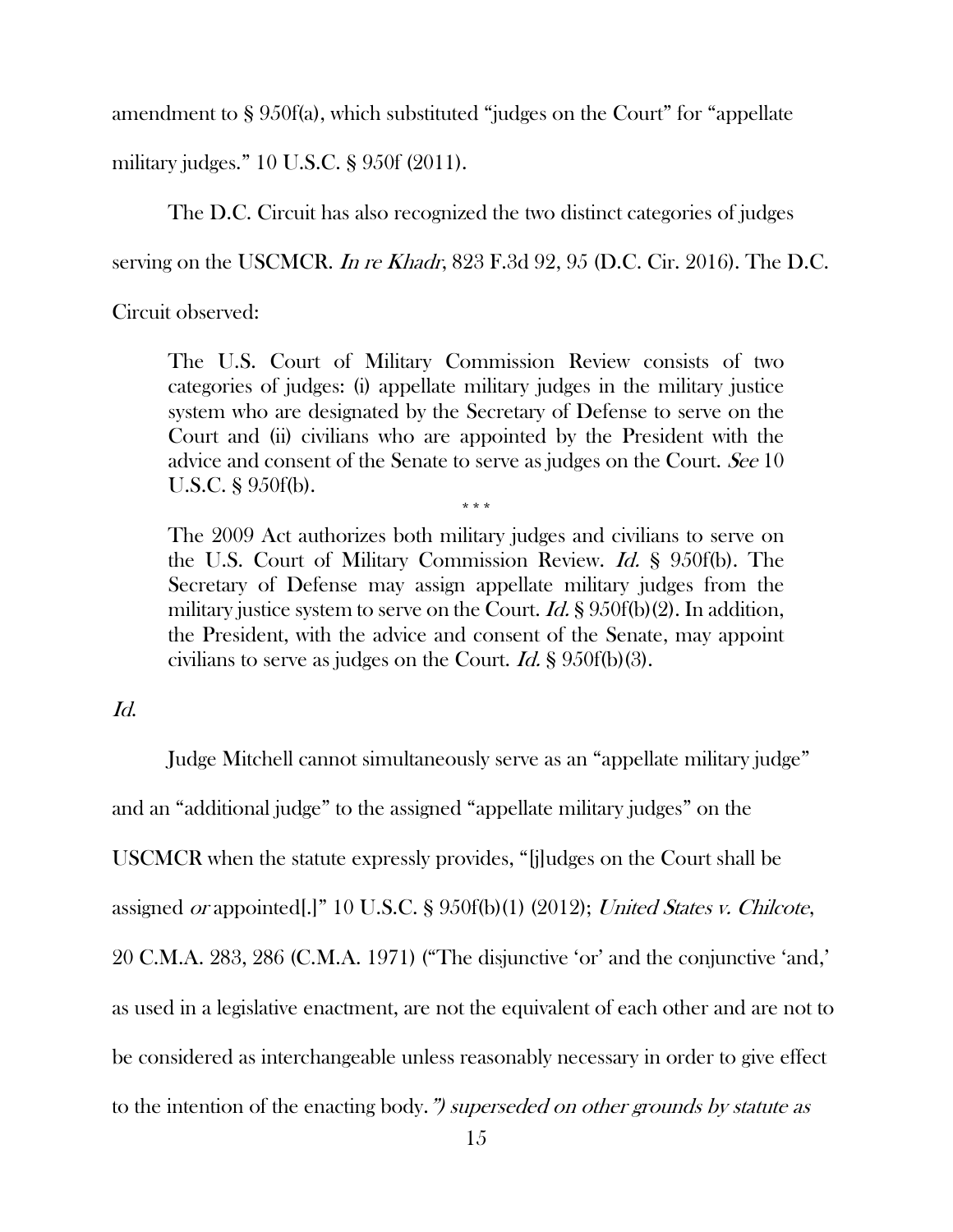recognized in United States v. Witt, 75 M.J. 380 (C.A.A.F. 2016). When it is employed between two terms describing different subjects of power in a statute, the word 'or' usually implies discretion when it occurs in a directory provision, and a choice between two alternatives when it occurs in a permissible provision. See id.

And, aside from the plain language of the statute, the D.C. Circuit has explained precisely why Judge Mitchell cannot serve as both an "appellate military judge" and an "additional judge." At oral argument in Khadr, the Department of Defense represented to the Court that judges appointed pursuant to § 950f(b)(3) "may be removed by the President only for cause and not at will." Khadr, 823 F.3d at 98. USCMCR Judge Mitchell cannot both be subject to reassignment by the Secretary of Defense pursuant to § 950f(b)(2) and removable only by the President for cause having been appointed pursuant to  $\S 950f(b)(3)$ .

It is the Judge Advocate General's inability to reassign Judge Mitchell that places him outside the scope of Articles 6, 26, and 66, UCMJ, and therefore makes him statutorily ineligible to serve on the AFCCA. See 10 U.S.C. §§ 806; 826; 866 (2012). Article 26, UCMJ, states that a commissioned officer may only perform the duties of military judge when he is certified to be qualified for such duty and "only when he is assigned and directly responsible to the Judge Advocate General[.]" 10 U.S.C. § 826 (2012). The Supreme Court has confirmed this "powerful tool for control" is equally applicable to "appellate military judges" assigned to the Courts of Criminal Appeals by the Judge Advocates General. Edmond v. United States, 520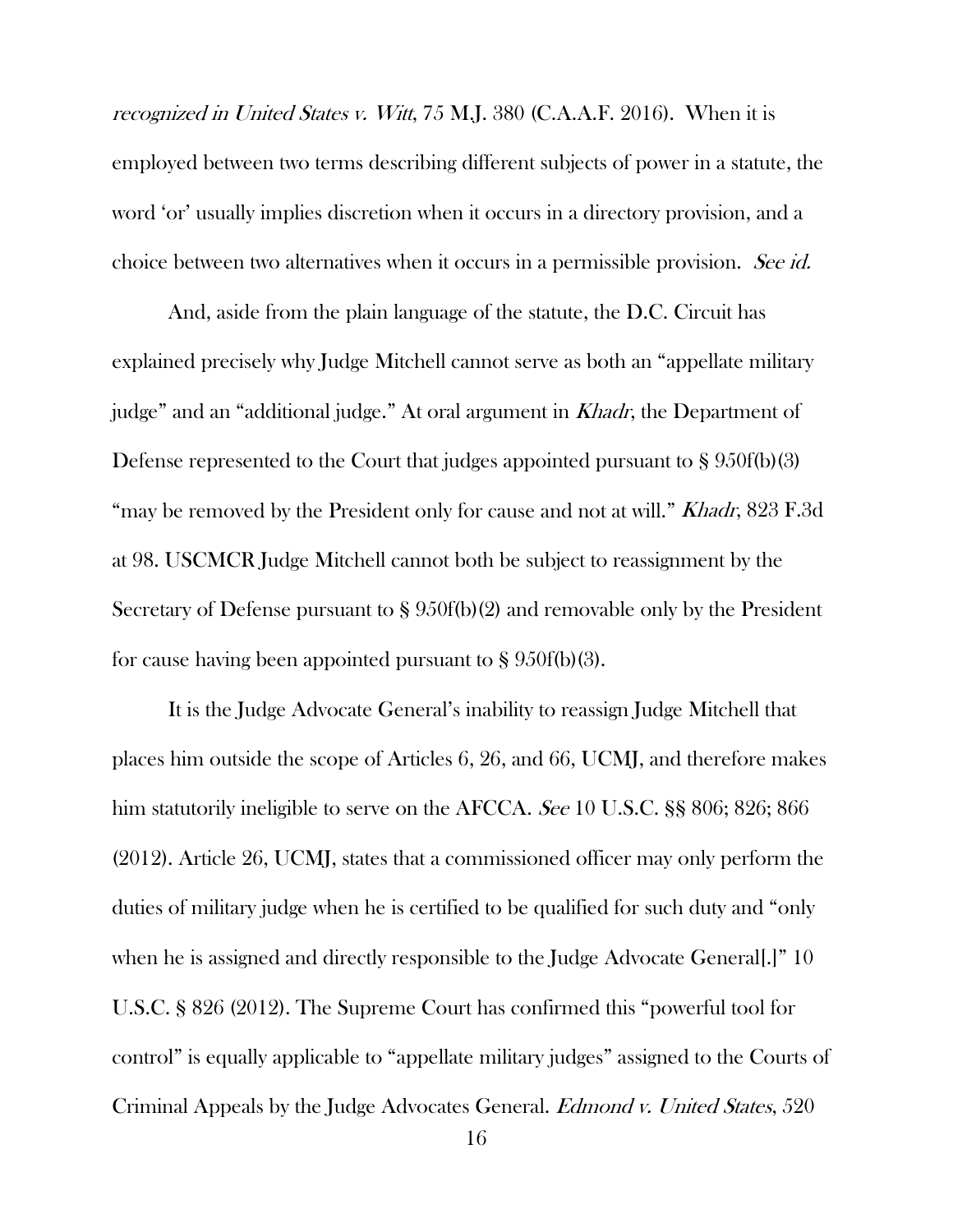U.S. 651, 664 (1997).

Nothing in the plain language of Article 66, UCMJ, permits a Judge Advocate General to assign judges appointed to Article I courts of record to a Court of Criminal Appeals, and The Judge Advocate General's attempt to do so is no more valid than an attempt to assign a judge from the United States Court of Appeals for Veterans Claims to the AFCCA. See 10 U.S.C. § 866; see also 10 U.S.C. § 806(d)(1) ( $A$  judge advocate who is *assigned* or *detailed* to perform the functions of a civil office in the Government of the United States under section 973(b)(2)(B) of this title may perform such duties as may be requested by the agency concerned, including representation of the United States in civil and criminal cases.").

Finally, like the statutory exceptions for § 973, Congress undoubtedly knows how to authorize USCMCR judges to sit on the Courts of Criminal Appeals as it has expressly authorized Article III judges to sit on this Court under limited circumstances and when requested by the Chief Judge. 10 U.S.C. § 942(f) (2012). But is has not done so.

"Congress specifically provided that civilians could serve as judges on the U.S. Court of Military Commission Review. See 10 U.S.C. § 950f(b)(3)." Khadr, 823 F.3d at 98. The President, with the advice and consent of the Senate, appointed USCMCR Judge Mitchell to the AFCCA pursuant to § 950f(b)(3). In the wake of his confirmation to the USCMCR, and upon his performance of the duties of that civil office, Judge Mitchell became statutorily ineligible to serve on the AFCCA. His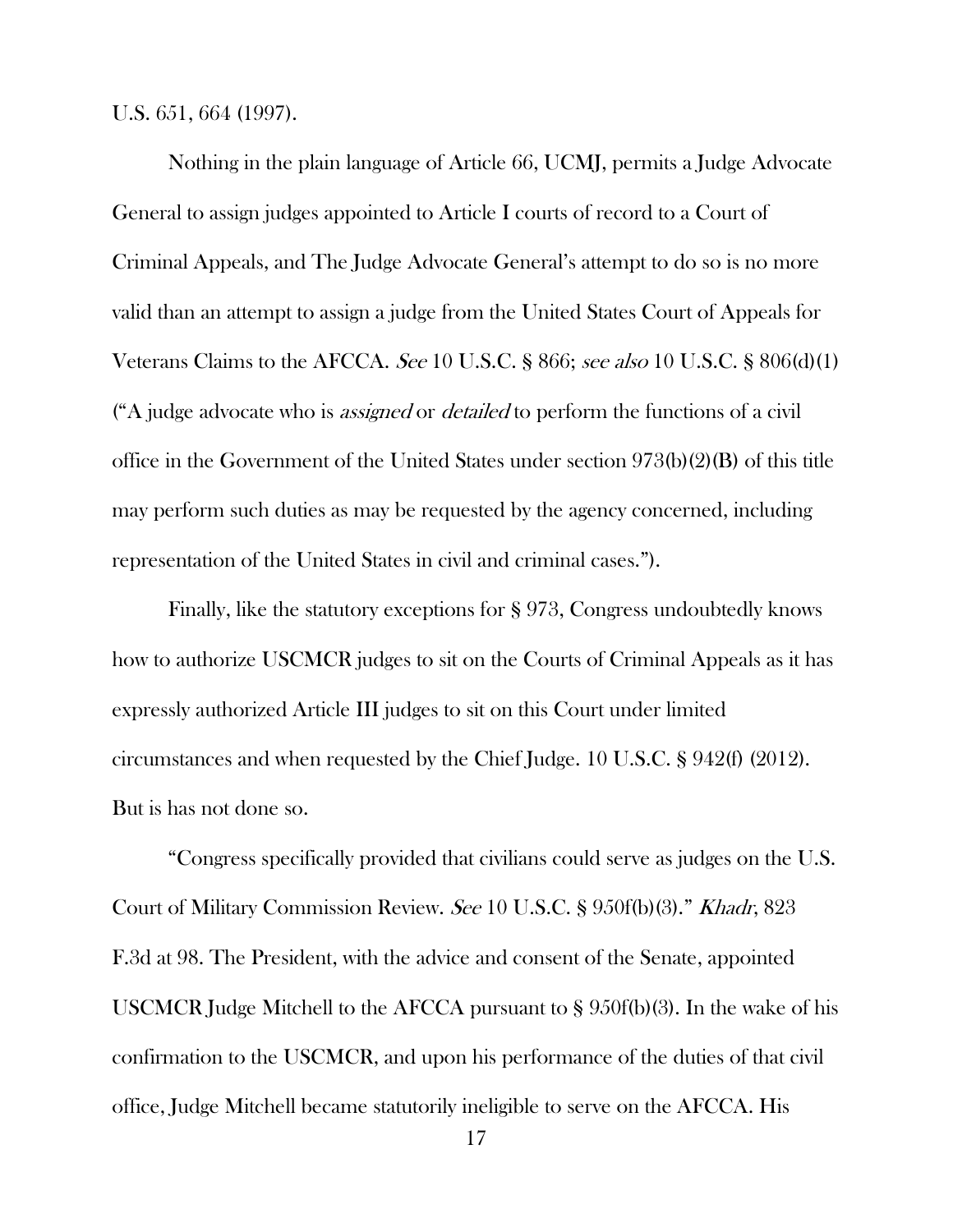statutorily unauthorized participation renders the lower court's decision void. Jones,

74 M.J. at 95; United Janssen, 73 M.J. at 221.

WHEREFORE, Appellant respectfully requests this Court set aside the

AFCCA's decision and remand her case for a complete appellate review in

accordance with Article 66, UCMJ.

#### III.

# EVEN IF USCMCR JUDGE MITCHELL IS STATUTORILY AUTHORIZED TO BE ASSIGNED TO THE AIR FORCE COURT OF CRIMINAL APPEALS, HIS SERVICE ON BOTH COURTS VIOLATES THE APPOINTMENTS CLAUSE GIVEN HIS NEWLY ATTAINED STATUS AS A PRINCIPAL OFFICER.

# A. Congress Intended to Establish the USCMCR as an Independent Article I Court.

In the 2009 MCA, Congress exercised its legislative prerogative to establish

the CMCR as a "court of record." See 10 U.S.C. § 950f(a) (2012). By using this designation, "the clear intent of Congress [was] to transform" the CMCR from an administrative agency within the Department of Defense "into an Article I legislative court." See Freytag v. C.I.R., 501 U.S. 868, 888 (1991).

The essential attributes of an Article I court are well-settled. First, the USCMCR "exercises judicial, rather than executive, legislative, or administrative, power. It was established by Congress to interpret and apply the [2009 MCA] in disputes between [criminal defendants] and the Government. … As an adjudicative body, it construes statutes passed by Congress and regulations promulgated by the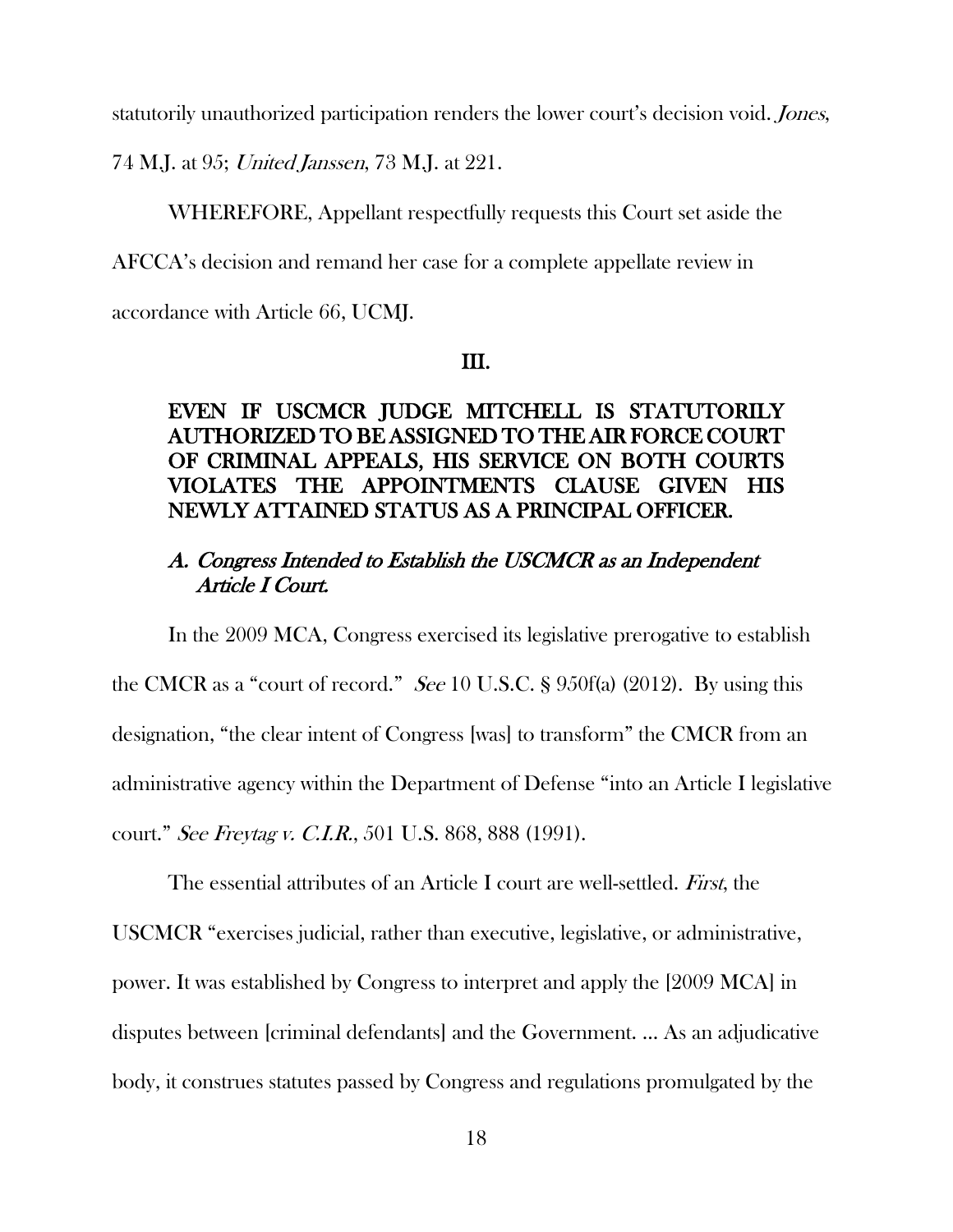[Secretary]." Freytag, 501 U.S. at 890-91. By empowering it to adjudicate cases and controversies falling within the scope of its jurisdiction, Congress vested the CMCR with "a portion of the judicial power of the United States." Id. at 891; see also Shaw v. United States, 209 F.2d 811, 813 (D.C. Cir. 1954) (observing that the Court of Military Appeals is "a court in every significant respect, rather than an administrative agency.").

Second, Congress intended the USCMCR to be "independent of the Executive and Legislative Branches." Freytag, 501 U.S. at 891. Like the judgments of its sister Article I courts, the CMCR's "decisions are not subject to review by either Congress or the President," *id.* at 892, but rather are "subject to reversal or change only when challenged in an Article III court." Intercollegiate Broadcasting Sys., Inc. v. Copyright Royalty Bd.,  $684$  F.3d 1332, 1340 (D.C. Cir. 2012). Thus, unlike the service Courts of Criminal Appeals, the USCMCR is neither "directed" nor "supervised" by any other presidentially appointed Executive Branch officials. Edmond, 520 U.S. at 663.

Of greatest relevance to this case, Congress also endowed the USCMCR's members with good-cause tenure to shield them from the threat of removal at will by the Executive. The civilian appointees on the USCMCR cannot be removed by the President "except under the *Humphrey's Executor* standard of inefficiency, neglect of duty, or malfeasance in office," which is tantamount to "good-cause tenure." Free Ent. Fund v. Pub. Co. Acctg. Oversight Bd., 130 S.Ct. 3138, 3148-52 (2010) (citing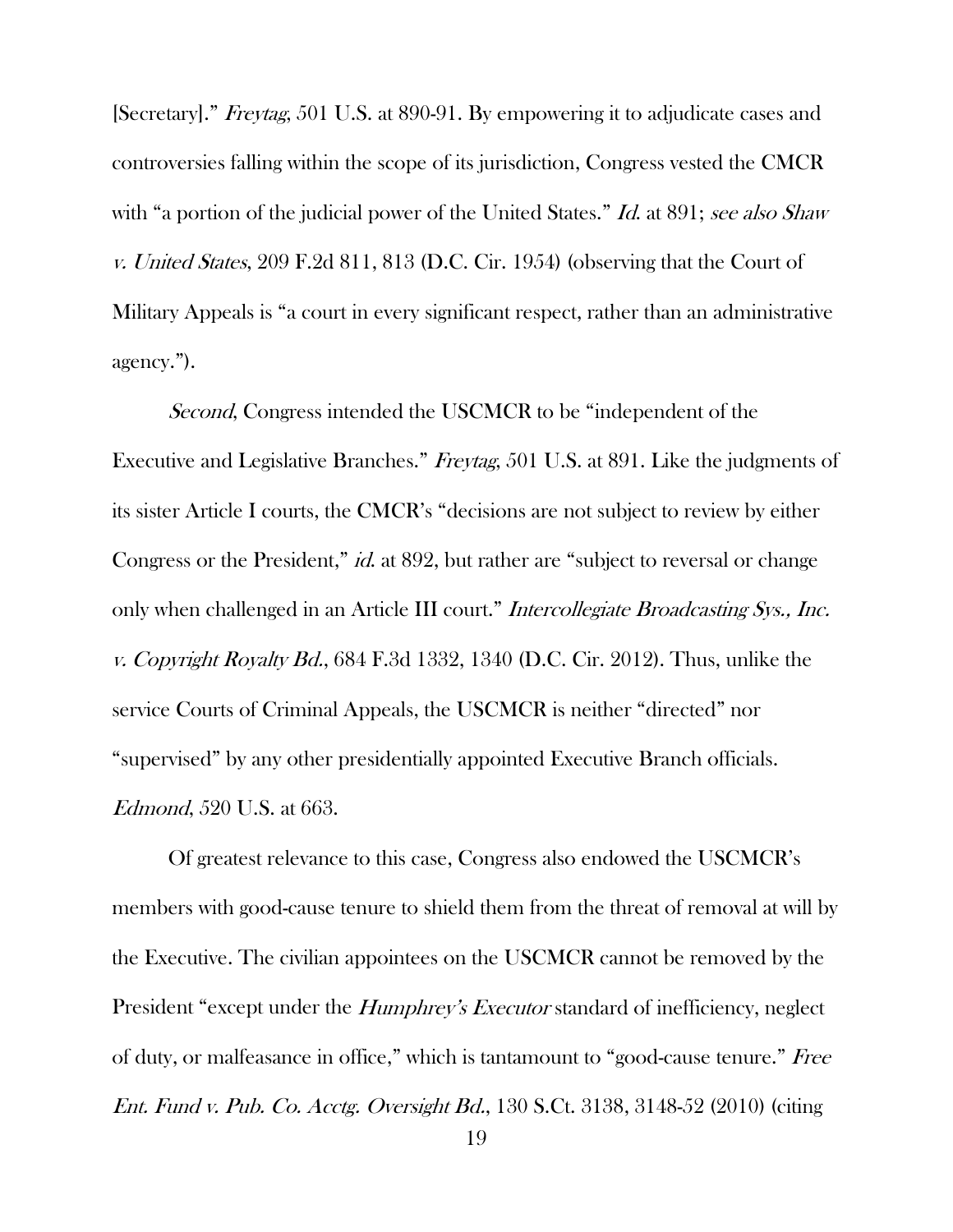Humphrey's Executor v. United States, 295 U.S. 602, 620 (1935)); see also MFS Securities Corp. v. S.E.C., 380 F.3d 611, 619 (2d Cir. 2004) (holding that although the organic statute is silent on removal, it is "commonly understood" that the President's power to remove an SEC commissioner is limited to "inefficiency, neglect of duty or malfeasance in office.") (citation omitted).

The sole purpose of giving Article I judges statutory tenure is to ensure that they are able to "operate free of presidential direction and supervision." In re Aiken County, 645 F.3d 428, 440 (D.C. Cir. 2011) (Kavanaugh, J., concurring); see also Morrison v. Olson, 487 U.S. 654, 693 (1988) (noting that limits on the removal power are "essential … to establish the necessary independence of the office"); Wiener v. United States, 357 U.S. 349, 356 (1958) (describing good-cause tenure as "involving the rectitude of the member of an adjudicatory body"). The Supreme Court has long recognized that "one who holds his office only during the pleasure of another cannot be depended upon to maintain an attitude of independence against the latter's will." Humphrey's Executor, 295 U.S. at 629.

The provision of statutory tenure is "not an end in itself," but rather "a means of promoting judicial independence, which in turn helps to ensure judicial impartiality." Weiss, 510 U.S. at 179. The core meaning of "impartiality" in this context is "being free from any personal stake in the outcome of the cases to which [a judge] is assigned." Repub. Party of Minn. v. White, 536 U.S. 765, 788 (2002) (O'Connor, J., concurring); see also id. at 776 (collecting cases). If a military judge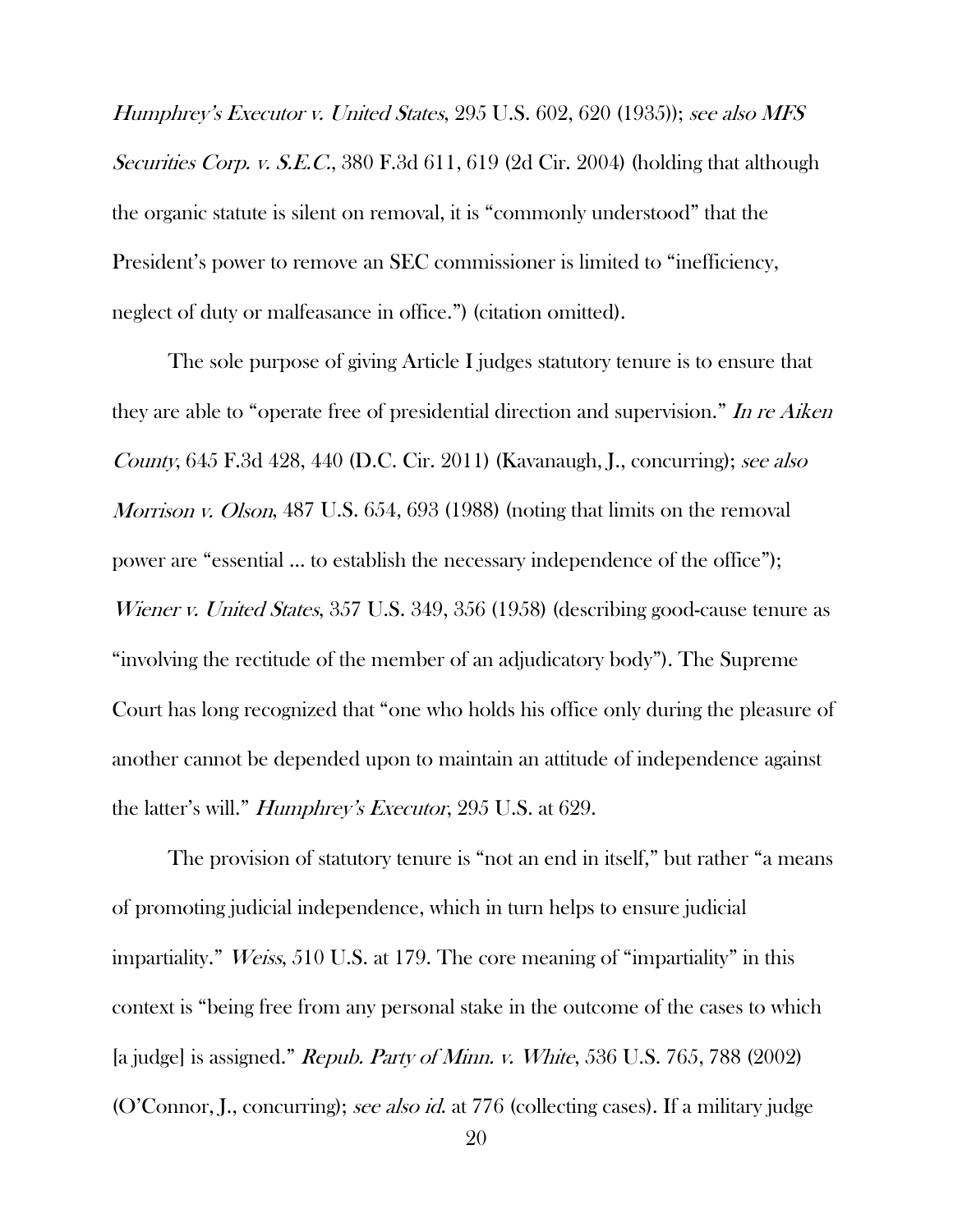on the USCMCR knows that their professional future lies in the unfettered discretion of one of the parties to a dispute before him, it is difficult to believe that he will not have a personal stake in the outcome, especially given the politically contentious nature of military commission proceedings. Id. at 789. Moreover, "the public's confidence" in the system is arguably "undermined simply by the possibility that judges would be unable" to suppress such parochial concerns. Id.

Accordingly, when Congress designated the USCMCR as a court of record, it signaled its intent to enhance the credibility of the system of appellate review by giving the accused a heightened level of due process. The procedural integrity associated with a court of record, coupled with its authority to exercise "broad remedial powers" within the scope of its jurisdiction, gives reviewing courts "greater confidence in the judgment's validity." Boumediene v. Bush, 553 U.S. 723, 782 (2008). Congress, therefore, subjected the findings and sentences of military commissions, which are not courts of record, to direct review by an Article I court that is intended to be "disinterested in the outcome and committed to procedures designed to ensure its own independence." *Id.* at 783.

# B. Assigning a Principal Officer Appointed to an Independent Article I Court to a Court of Criminal Appeals Comprised of Inferior Officers Violates the Appointments Clause.

Generally speaking, military officers, "because of the authority and responsibilities they possess, act as 'Officers' of the United States" in the constitutional sense of the term. Weiss, 510 U.S. at 169. As such, military officers,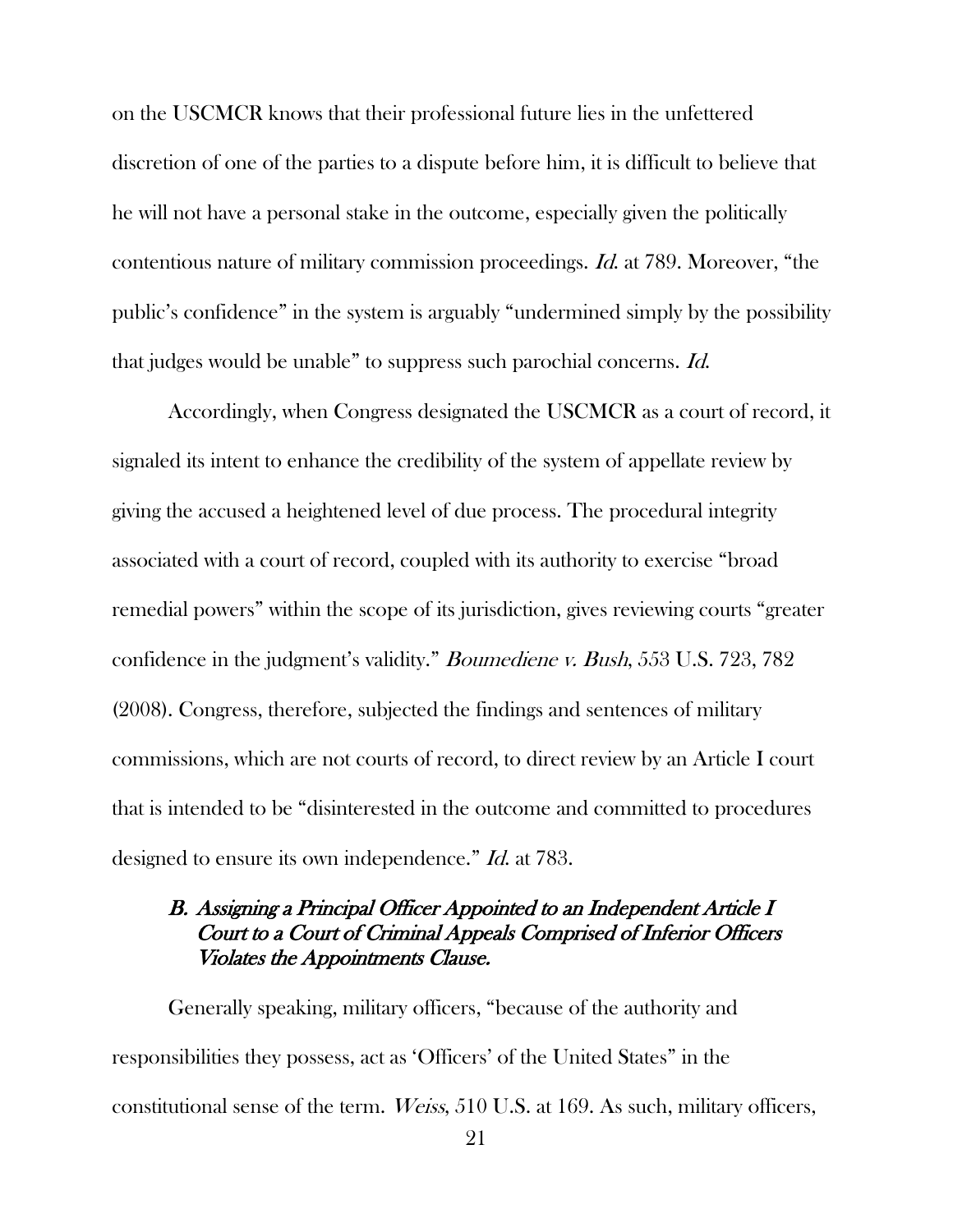including "those serving as military judges must be appointed pursuant to the Appointments Clause." *Id.* at 170. There is also no dispute that "[m]ilitary officers performing ordinary military duties are inferior officers," since "no analysis permits the conclusion that each of the [thousands of] active military officers … is a principal officer." Id. at 182 (Souter, J., concurring) (emphasis added). Ordinarily, then, an active duty military officer's commission to his current rank, which always requires a Presidential appointment, is sufficient to satisfy the strictures of the Appointments Clause. See 10 U.S.C. § 531(a) (original appointments); id. §624(c) (promotions).

In *Weiss*, the Supreme Court concluded that military officers assigned to sit as appellate judges on the service Courts of Criminal Appeals act as inferior officers. This finding was rooted in (1) the total oversight over the military officers assigned to sit on the services respective Courts of Criminal Appeals from within the Executive Branch and (2) the fact that their judicial duties to regulate the good order and discipline of service members under the UCMJ was consistent with the general responsibilities given to all other commissioned officers. *Id.* at 170-71, 174-76; *id.* at 196 (Scalia, J., concurring). Thus, a military officer's assignment to an intermediate service court does not offend the Appointments Clause because they are performing duties within the scope of an office to which they were properly appointed, and supervised at all times by superior officers within the Executive Branch.

Three years later, in *Edmond v. United States*, 520 U.S. 651 (1997), the Supreme Court reiterated that none of the judges on the services' Courts of Criminal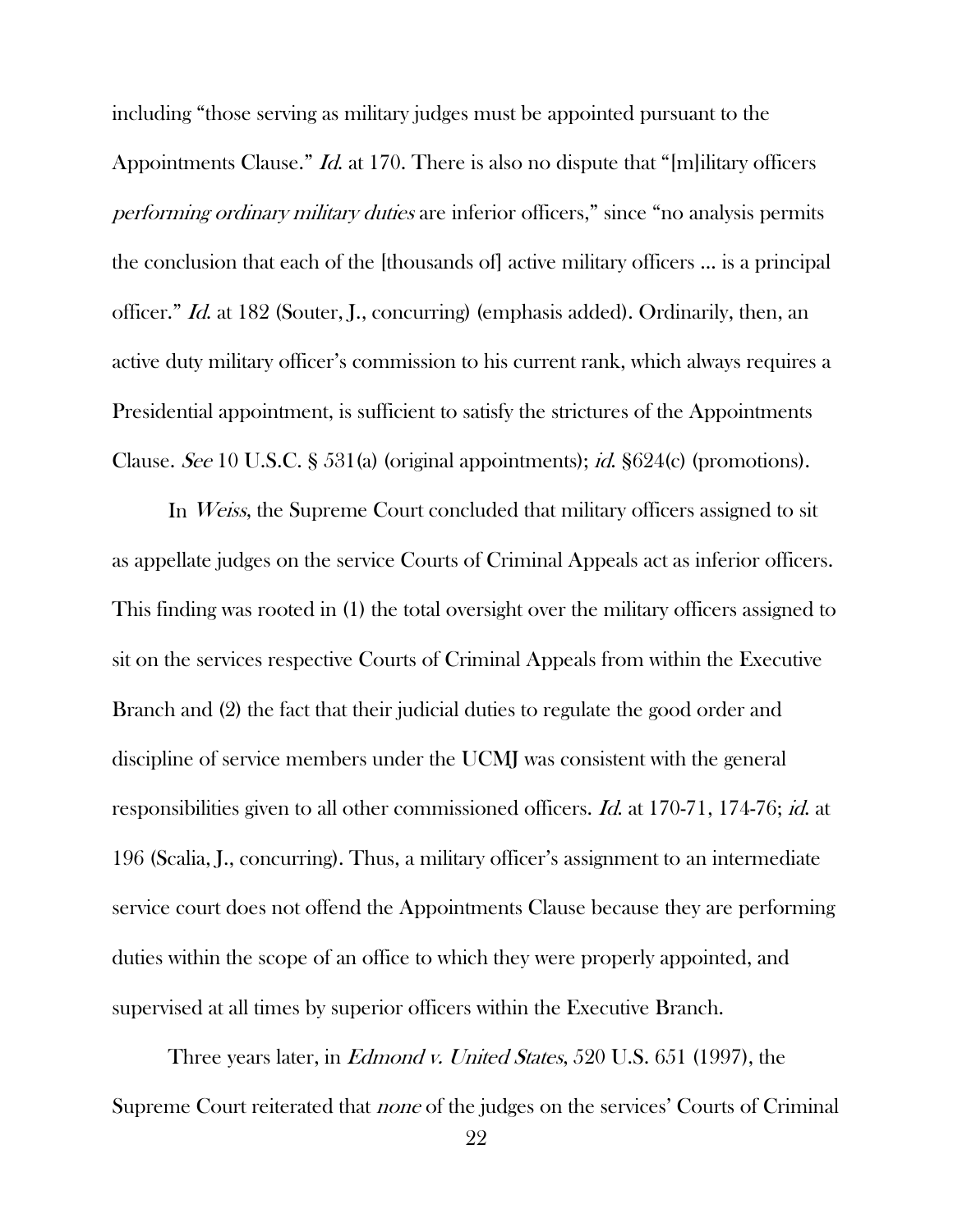Appeals, including civilians appointed by a Department Head, qualify as principal officers. The Court reached this conclusion for two reasons. First, these judges are subject to substantial administrative supervision and oversight by the Judge Advocates General of their respective services. In particular, a Judge Advocate General may "remove a Court of Criminal Appeals judge from his judicial assignment without cause," which "is a powerful tool for control." *Edmond*, 520 U.S. at 664. Secondly, these judges are powerless "to render a final decision" that is binding on the United States "unless permitted to do so by other Executive officers," namely this Court, which, like the CMCR, is an Article I court of record composed of Presidential appointees. Id. at 665; see also 34 Op. O.L.C. \_\_, 2010 OLC LEXIS 8, at \*7-8 (Nov. 5, 2010) (opining that the Special Master is an inferior officer because he "is removable at will by the Treasury Secretary" and nothing "preclud[es] the Treasury Secretary from reviewing and revising [his] determinations.").

The consequence in this case is clear. "If military judges were principal officers, the method of selecting them … would [have] amount[ed] to an impermissible abdication by both political branches of their Appointments Clause duties." Weiss, 510 U.S. at 189-90 (Souter, J., concurring); see also United States v. Libby, 429 F.Supp.2d 27, 43 n.15 (D.D.C. 2006) (holding the United States Attorney is an inferior officer and thus "cannot be given duties [by the Attorney General] that would elevate him to a 'principal officer.'").

By contrast, USCMCR judges are "principal" officers for Appointments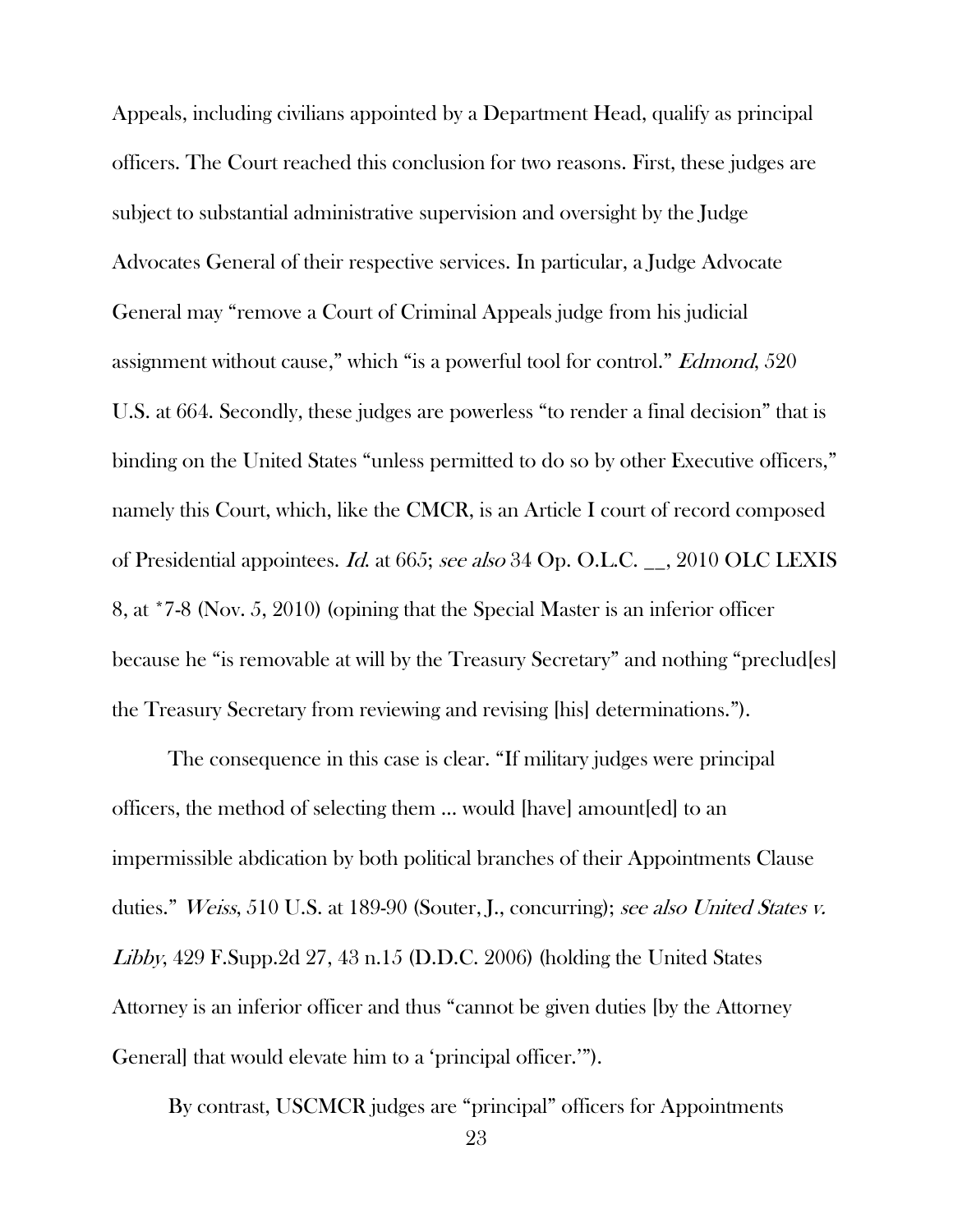Clause purposes. See Copyright Royalty Bd., 684 F.3d at 1338-40 (holding that Copyright Royalty Board judges were principal officers because they were not removable at will by the Librarian of Congress and their decisions were not reversible by any Executive Branch official); Soundexchange, Inc. v. Librarian of Congress, 571 F.3d 1227, 1226-27 (D.C. Cir. 2009) (Kavanaugh, J., concurring) (same); United States v. Libby, 498 F.Supp.2d 1, 13 (D.D.C. 2007) ("[I]f the scope of authority given to the Special Counsel by the [Attorney General] encompassed duties that no inferior officer could possess, this [would be] strong evidence that the Special Counsel is a principal officer for Appointments Clause purposes.").

Besides acting as "a bulwark against one branch aggrandizing power at the expense of another branch," the Appointments Clause is designed to "preserve[] another aspect of the Constitution's structural integrity by preventing the diffusion of the appointment power." Ryder v. United States, 515 U.S. 177, 182 (1995) (quotation omitted). "In the Framers' thinking," the Clause's "strict requirements" for choosing the highest ranking positions in the Government promotes democratic accountability by forcing the President and the Senate to publicly share the responsibility "for injudicious appointments." Weiss, 510 U.S. at 186 (Souter, J., concurring); Edmond, 520 U.S. at 663 (the Clause was "designed to preserve political accountability relative to important Government assignments"). The Constitution endeavors to make the "officers of the United States … the choice, though a remote choice, of the people themselves." The Federalist No. 39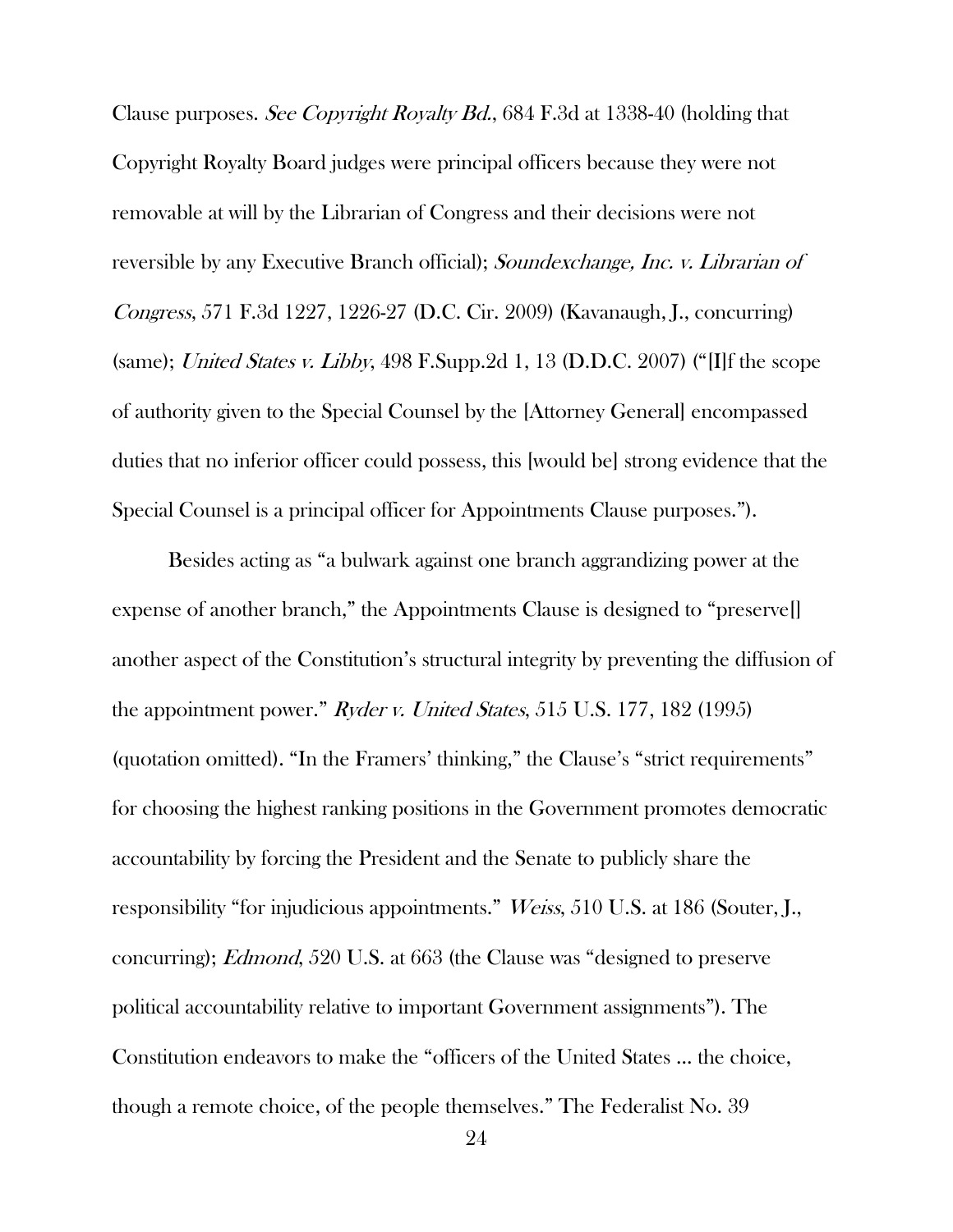(Madison).

The assignment of inferior officers and appointment of principal officers to a single judicial tribunal itself violates the Appointments Clause. Cf. Nguyen v. United States, 539 U.S. 69 (2003) (interpreting statute to bar an Article IV federal judge from sitting on Ninth Circuit panel otherwise comprised of Article III judges in order to avoid question of whether such an assignment was constitutional). A mixed body of this sort is constitutionally suspect for two basic reasons.

*First*, the inferior officers are necessarily subordinate to some other superior officer in the Executive Branch. Edmond, 520 U.S. at 662 ("Whether one is an 'inferior' officer depends on whether he has a superior."). It is unclear, to say the least, how an inferior officer is supposed to exercise supervisory authority over a principal officer on the same judicial tribunal. For the military officers at issue here, that superior is the Judge Advocate General of their service. They are all, therefore, mere agents of the Judge Advocate General. Insofar as he can pack the Court of Criminal Appeals with military officers, the Judge Advocate General is able to exercise an indirect veto over the President's Senate-confirmed appointees on all matters coming before the Court of Criminal Appeals. This kind of super-superior officer, whose will is expressed entirely sub rosa through a multiplicity of subordinates in tandem with Presidential appointees muddles the very lines of accountability the Appointments Clause aims to make transparent.

25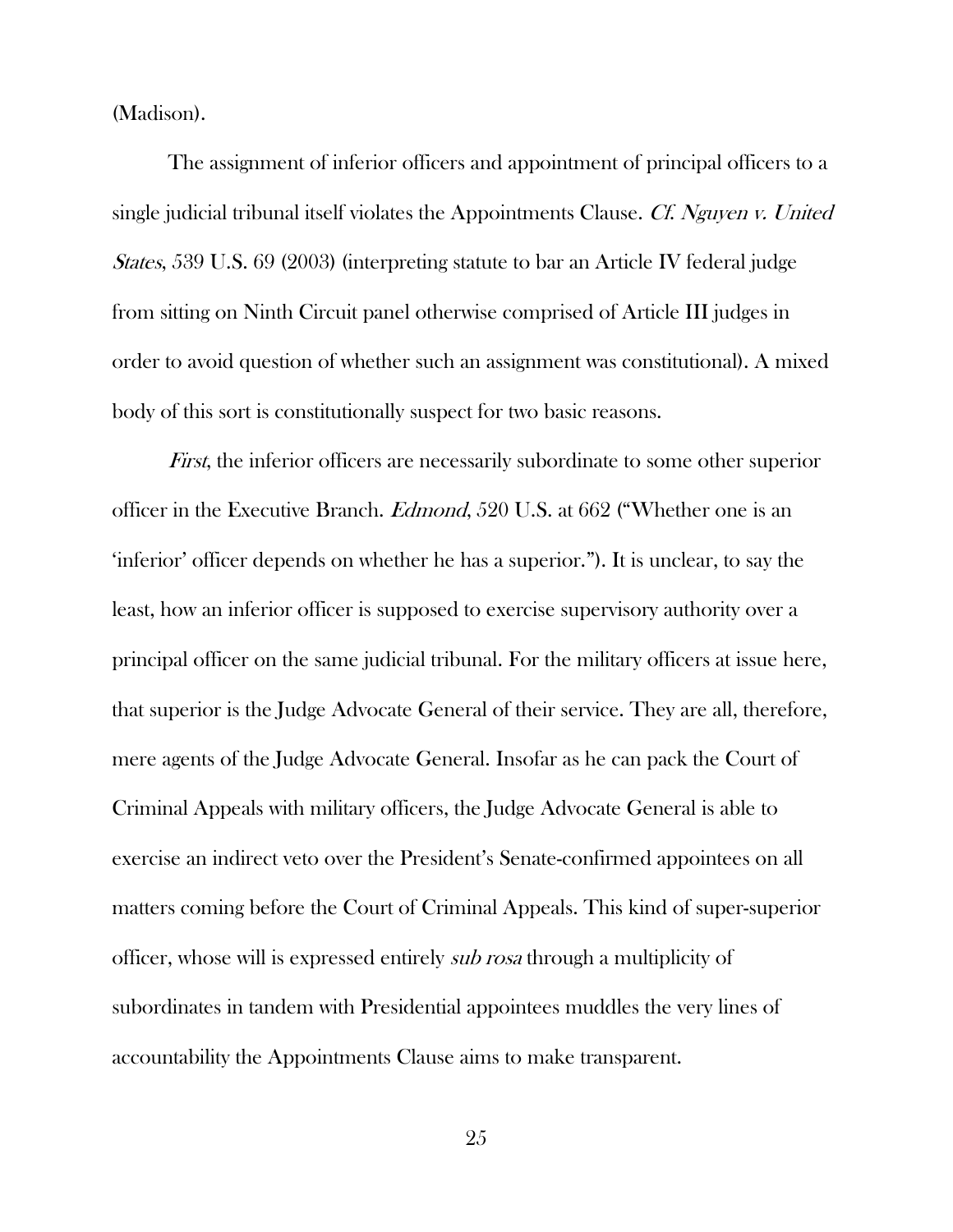Second, it allows the Executive Branch to use rulemaking to structure government offices in a way that marginalize, if not directly subordinate, the principal officers Congress believed would be actually responsible for policy making. Indeed, unless appointed by the President and confirmed by the Senate, the judges of the Courts of Criminal Appeals operating within the Department of Defense must be military officers. Janssen, 73 M.J. at 225. And the Judge Advocate General selects from these "appellate military judges" and designates one of them Chief Judge. See 10 U.S.C. 866(a) (2012). Thus, aside from the sheer numerical superiority of the military officers on the Court of Criminal Appeals, Article 66, UCMJ, is being implemented in a way that puts military officers, and by extension the Judge Advocate General, in the position to exercise a formal supervisory authority over the lone superior officer on the Court of Criminal Appeals.

Indeed, Justice Alito highlighted precisely this problem in  $DoTv$ . Association of American Railroads, 135 S.Ct. 1225, 1239 (2015). The assignment of Amtrak's President raised constitutional problems similar to those in this case, insofar as Amtrak's board operates, much like the Courts of Criminal Appeals, as an independent multimember body. Justice Alito concluded that any member could "cast the deciding vote with respect to a particular decision. One would think that anyone who has the unilateral authority to tip a final decision one way or the other cannot be an inferior officer." Id.

26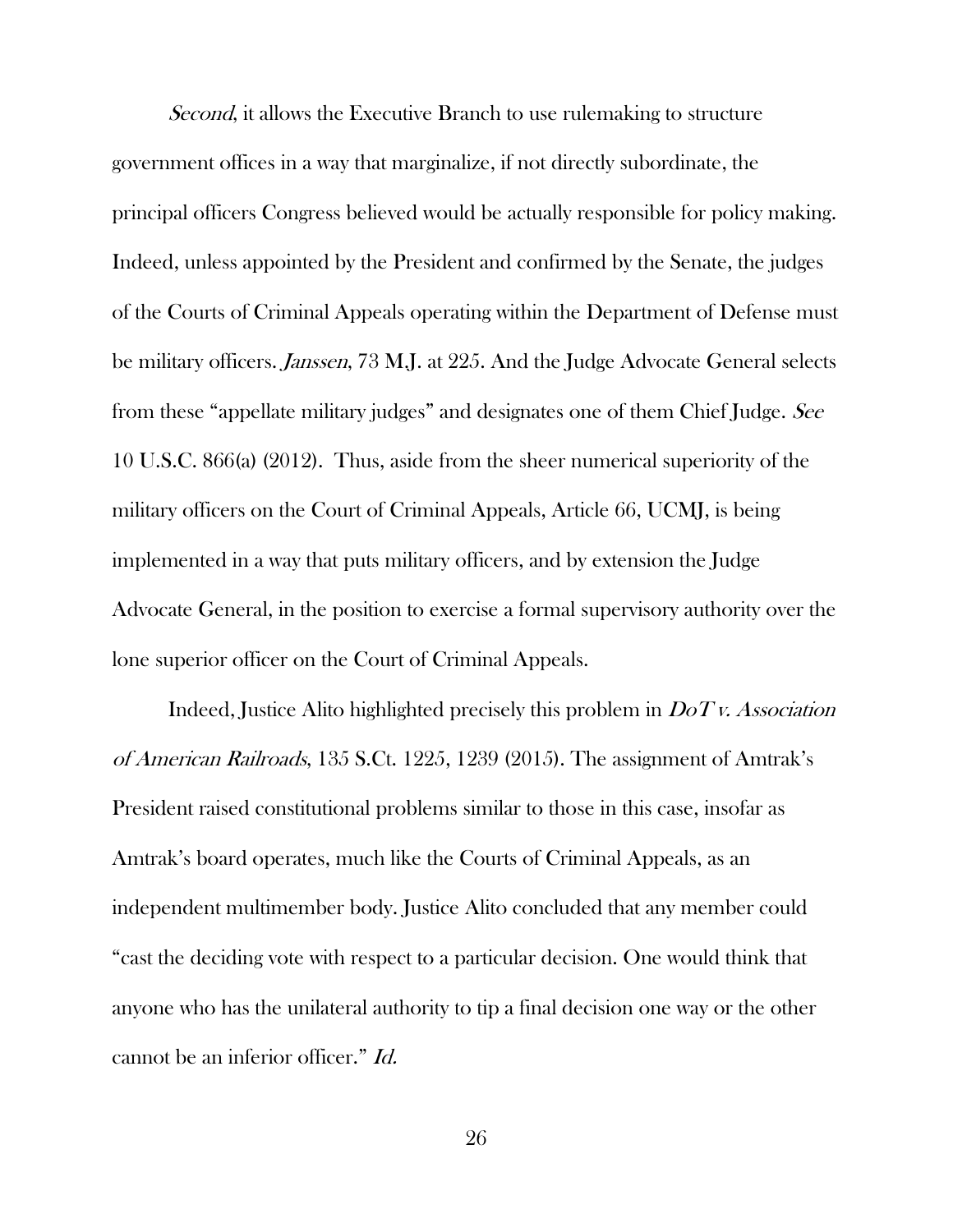Finally, the duties of a Court of Criminal Appeals judge are not germane to those of the judges of USCMCR. United States v. Weiss, 36 M.J. 224, 228 (C.M.A. 1992) (holding a second appointment required if duties of appointed officer are not germane to the duties of the appointed office). While Congress has the unquestioned power to try alien, unprivileged belligerents under the UCMJ, Hamdan, 548 U.S. 557 (2006); Article 21, UCMJ, it has established an alternate criminal code applicable only to non-citizens. See 10 U.S.C. § 948a (2012). Thus there is no overlap in jurisdiction between the jurisdiction of the Court to which Judge Mitchell has been appointed and the Court of Criminal Appeals. Indeed, Congress stripped military commissions of key attributes of military justice such as Articles 10 and 31, UCMJ. See 10 U.S.C. § 948b (2012).

Moreover, the "judicial construction and application" of the UCMJ by the Courts of Criminal Appeals and this Court, "while instructive, is therefore not of its own force binding" on Judge Mitchell and his fellow judges of the USCMCR. Id. This has led the USCMCR to abandon long-standing military precedent, and created a split between this Court and the USCMCR. See, e.g. United States v. Al-Nashiri, 62 F. Supp. 3d 1305, 1310 (U.S.C.M.C.R. 2014) ("We are faced with choosing between a strict, literal application of the five-day rule in a fashion equivalent to that employed under Article 62 of the UCMJ, and the less literal computation of time rule applied by federal circuit courts of appeal when resolving timeliness appellate questions under 18 U.S.C. § 3731."). In short, Judge Mitchell has been appointed to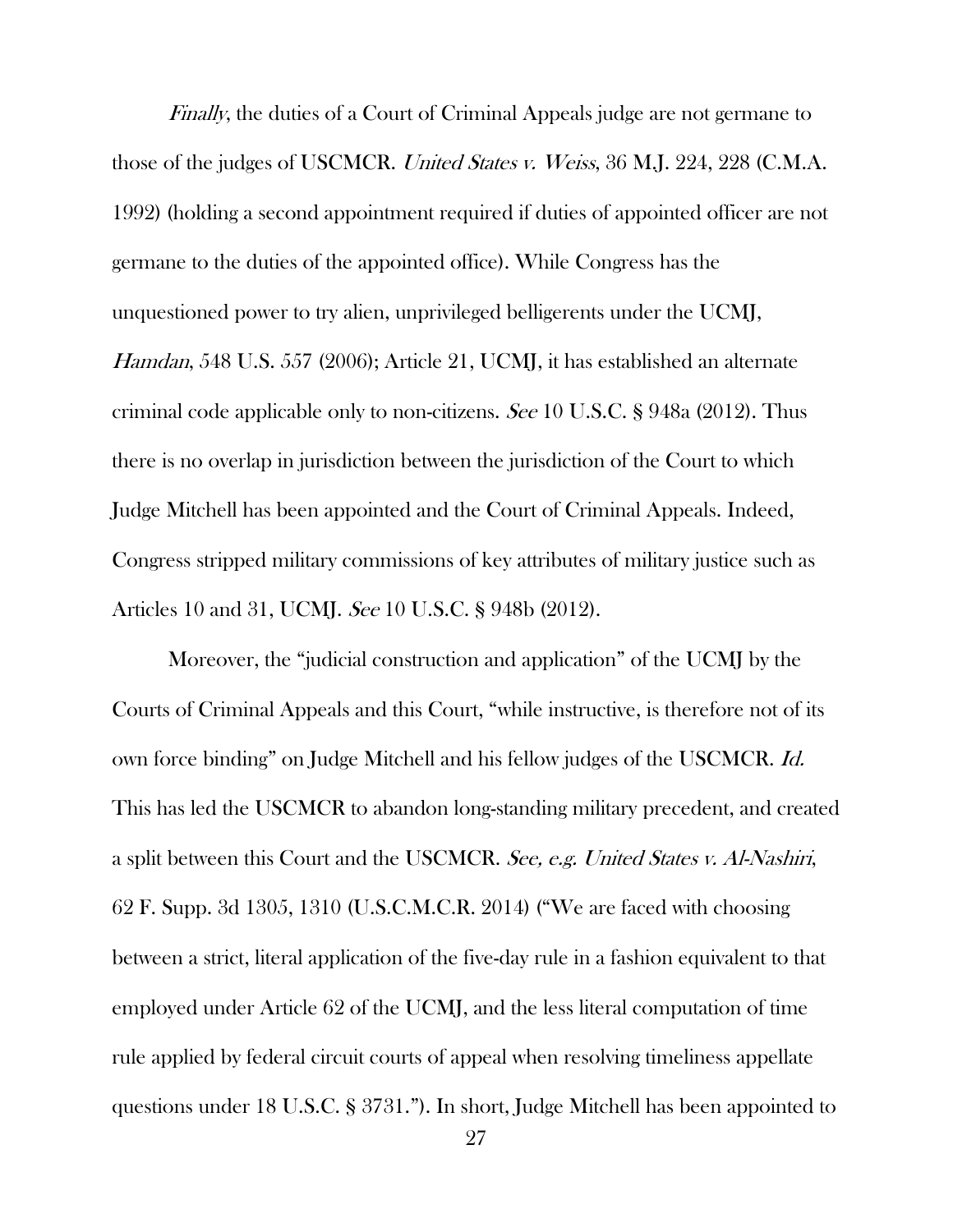a Court with personal jurisdiction only over aliens, subject matter jurisdiction over statutorily defined crimes against the law of war, and that is not constrained by the decisions of this Honorable Court. His duties on the AFCCA are not constitutionally germane to his status as an appointed Article I judge.

"The Appointments Clause of Article II is more than a matter of 'etiquette or protocol'; it is among the significant structural safeguards of the constitutional scheme." Janssen, 73 M.J. at 221 (citation omitted). In the wake of his appointment to an Article I Court, Judge Mitchel's participation in this case renders the AFCCA's decision void.

WHEREFORE, Appellant respectfully requests this Court set aside the AFCCA's decision and remand her case for a complete appellate review in accordance with Article 66, UCMJ.

Respectfully submitted,

BRIAN L. MIZER Senior Appellate Defense Counsel U.S.C.A.A.F. Bar No. 33030

JOHNATHAN<sup>'</sup>D. LEGG, Major, USAF Appellate Defense Counsel U.S.C.A.A.F. Bar No. 34788 Air Force Legal Operations Agency United States Air Force 1500 West Perimeter Rd, Suite 1100 Joint Base Andrews NAF, MD 20762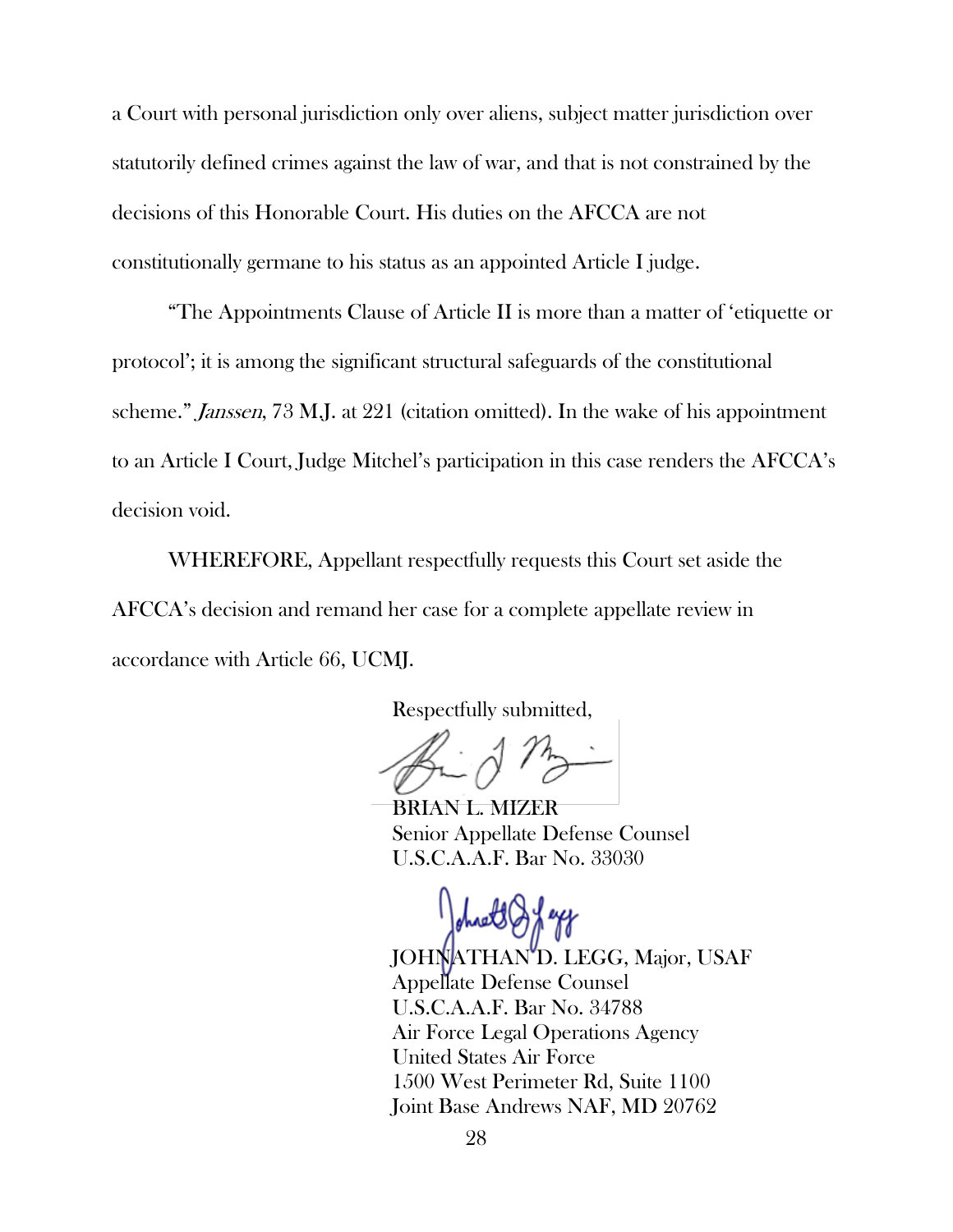# (240) 612-4770 johnathan.d.legg.mil@mail.mil

Counsel for Appellant